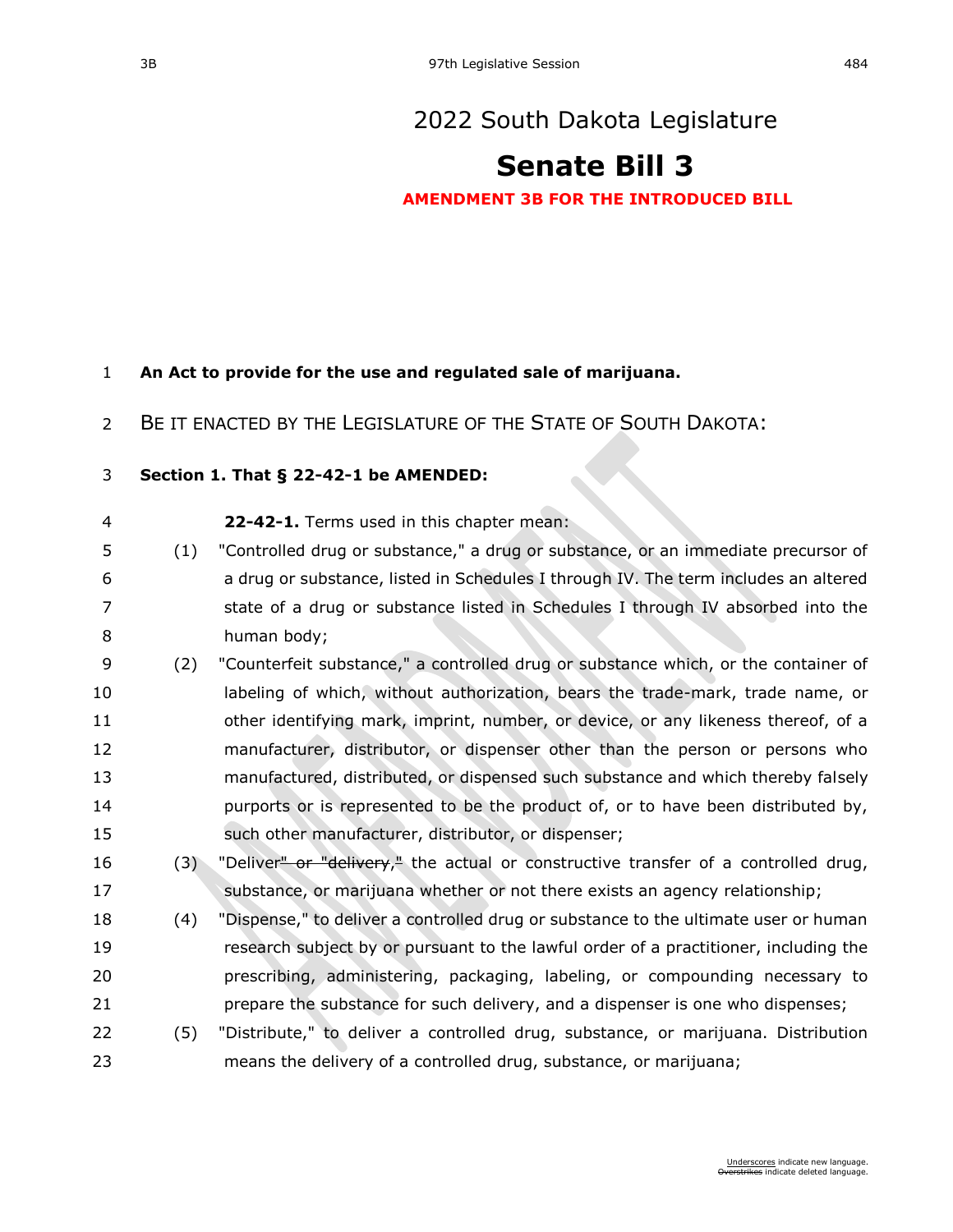# (6) "Equivalent weight" the weight that a given quantity of marijuana products counts against a quantity of marijuana;

- (7) "Manufacture," the production, preparation, propagation, compounding, or processing of a controlled drug or substance, either directly or indirectly by extraction from substances of natural origin, or independently by means of chemical synthesis or by a combination of extraction and chemical synthesis. A manufacturer includes any person who packages, repackages, or labels any container of any controlled drug or substance, except practitioners who dispense 9 or compound prescription orders for deliveryto deliver to the ultimate user;
- 10  $\frac{7}{2}(8)$  "Marijuana," all parts of any plant of the genus cannabis, whether growing or not, 11 in its natural and unaltered state, except for drying or curing and crushing or crumbling. The term includes an altered state of marijuana absorbed into the 13 human body. The term does not include fiber produced from the mature stalks of such plant, or oil or cake made from the seeds of such plant. The term does not include the plant Cannabis sativa L. and any part of that plant, including the seeds thereof and all derivatives, extracts, cannabinoids, isomers, acids, salts, and salts of isomers, whether growing or not, with a delta-9 tetrahydrocannabinol concentration of not more than three-tenths of one percent on a dry weight basis; 19  $\left(8\right)(9)$  "Marijuana concentrate," the resin extracted from any part of a marijuana plant and every compound, manufacture, salt, derivative, mixture, or preparation from 21 such resin;
- (10) "Marijuana products," products infused with marijuana concentrate and intended *consumption by humans;* for use or consumption by humans;
- (11) "Practitioner," a doctor of medicine, osteopathy, podiatry, dentistry, optometry, or veterinary medicine licensed to practice his profession, or pharmacists licensed to practice their profession; physician's assistants certified to practice their profession; government employees acting within the scope of their employment; and persons permitted by certificates issued by the Department of Health to distribute, dispense, conduct research with respect to, or administer a substance controlled by chapter [34-20B;](https://sdlegislature.gov/Statutes/Codified_Laws/DisplayStatute.aspx?Type=Statute&Statute=34-20B)
- 31  $\left(\frac{9}{12}\right)$  "Precursor" or "immediate precursor," a substance which the Department of Health has found to be and by rule designates as being a principal compound commonly used or produced primarily for use, and which is an immediate chemical intermediary used or likely to be used, in the manufacture of a controlled drug or

 $3B$  and  $2$  and  $484$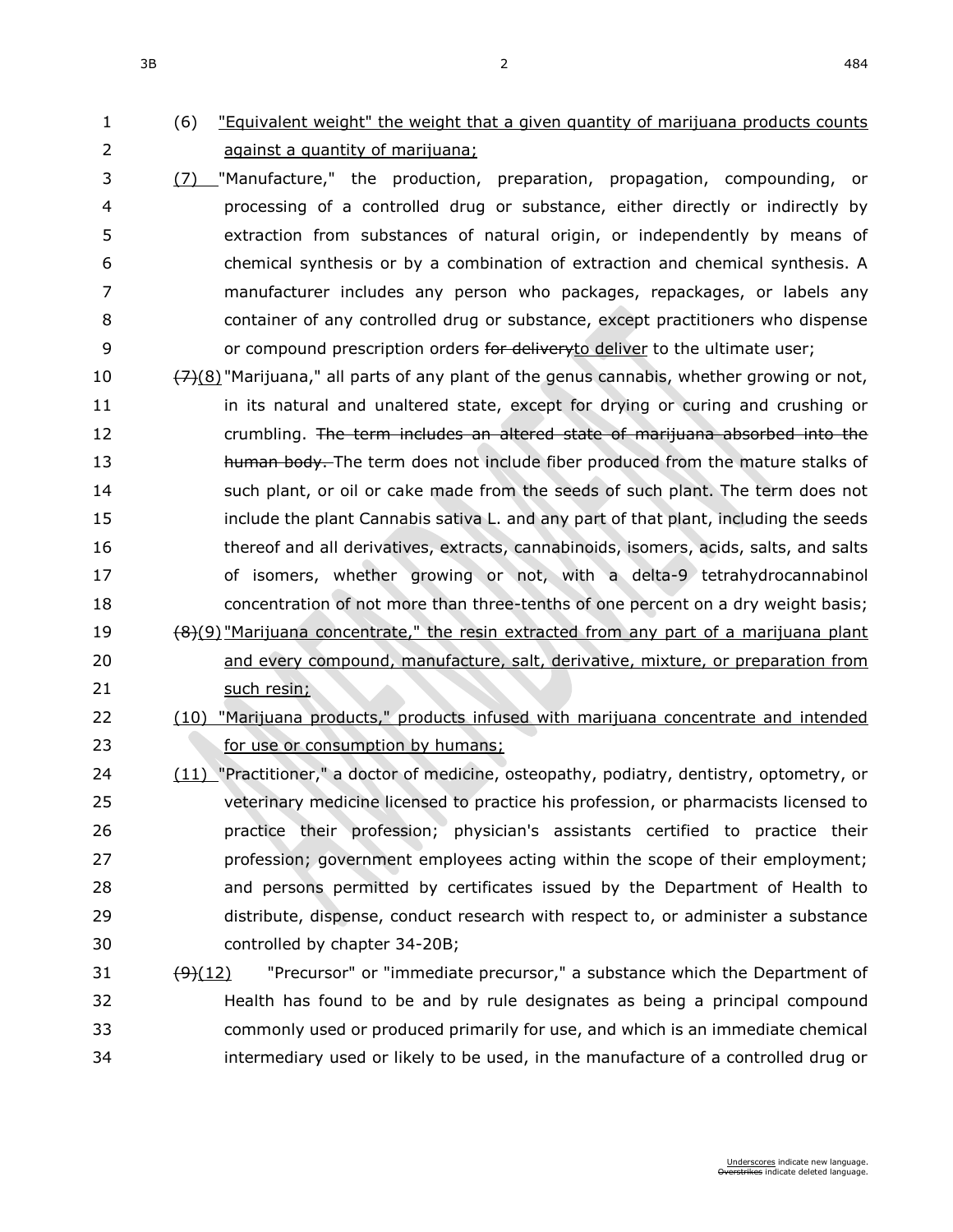1 substance, the control of which is necessary to prevent, curtail, or limit such 2 manufacture;

- 3 (10)(13) "Schedule I," "Schedule II," "Schedule III," and "Schedule IV," those 4 schedules of drugs, substances, and immediate precursors listed in chapter [34-](https://sdlegislature.gov/Statutes/Codified_Laws/DisplayStatute.aspx?Type=Statute&Statute=34-20B) 5 [20B;](https://sdlegislature.gov/Statutes/Codified_Laws/DisplayStatute.aspx?Type=Statute&Statute=34-20B)
- 6  $\left(11\right)(14)$  "Ultimate user," a person who lawfully possesses a controlled drug or 7 substance for that person's own use or for the use of a member of that person's 8 household or for administration to an animal owned by that person or by a member 9 of that person's household.
- 

### 10 **Section 2. [That § 22-42-6 be AMENDED:](https://sdlegislature.gov/Statutes?Statute=22-42-6)**

11 **22-42-6.** No person may knowingly possess marijuana. It is a Class 1 Class 2 12 misdemeanor for any person under the age of twenty-one to possess two ounces of 13 marijuana or less than four two ounces of marijuana, including an equivalent weight of 14 marijuana products. It is a Class 6 felony for any person under the age of twenty-one to 15 possess four two or more ounces of marijuana, including an equivalent weight of 16 marijuana products. It is a Class 2 misdemeanor for any person twenty-one or older to 17 possess more than one ounce but less than four ounces of marijuana, including an 18 equivalent weight of marijuana products. It is a Class 6 felony Class 1 misdemeanor for 19 any person twenty-one or older to possess more than two ounces of marijuana but less 20 than one-half pound four to sixteen ounces of marijuana, including an equivalent weight 21 of marijuana products. It is a Class 5-Class 6 felony for any person twenty-one or older to 22 possess one half pound but less than one poundmore than sixteen ounces of marijuana, 23 including an equivalent weight of marijuana products. It is a Class 4 felony to possess one 24 to ten pounds of marijuana. It is a Class 3 felony to possess more than ten pounds of 25 marijuana. A civil penalty may be imposed, in addition to any criminal penalty, upon a 26 conviction of a violation of this section not to exceed ten thousand dollars. This section 27 does not apply to any person licensed or registered with the state to undertake an activity 28 involving the possession of marijuana or marijuana products who acts in compliance with 29 the authorizing law.

### 30 **Section 3. [That § 22-42-7 be AMENDED:](https://sdlegislature.gov/Statutes?Statute=22-42-7)**

31 **[22-42-7.](https://sdlegislature.gov/Statutes/Codified_Laws/DisplayStatute.aspx?Type=Statute&Statute=22-42-7)** The distribution, or possession with intent to distribute, of less than one-32 half ounce of marijuana without consideration is a Class 1 misdemeanor; otherwise, the 33 distribution, or possession with intent to distribute, for consideration, of one ounce or less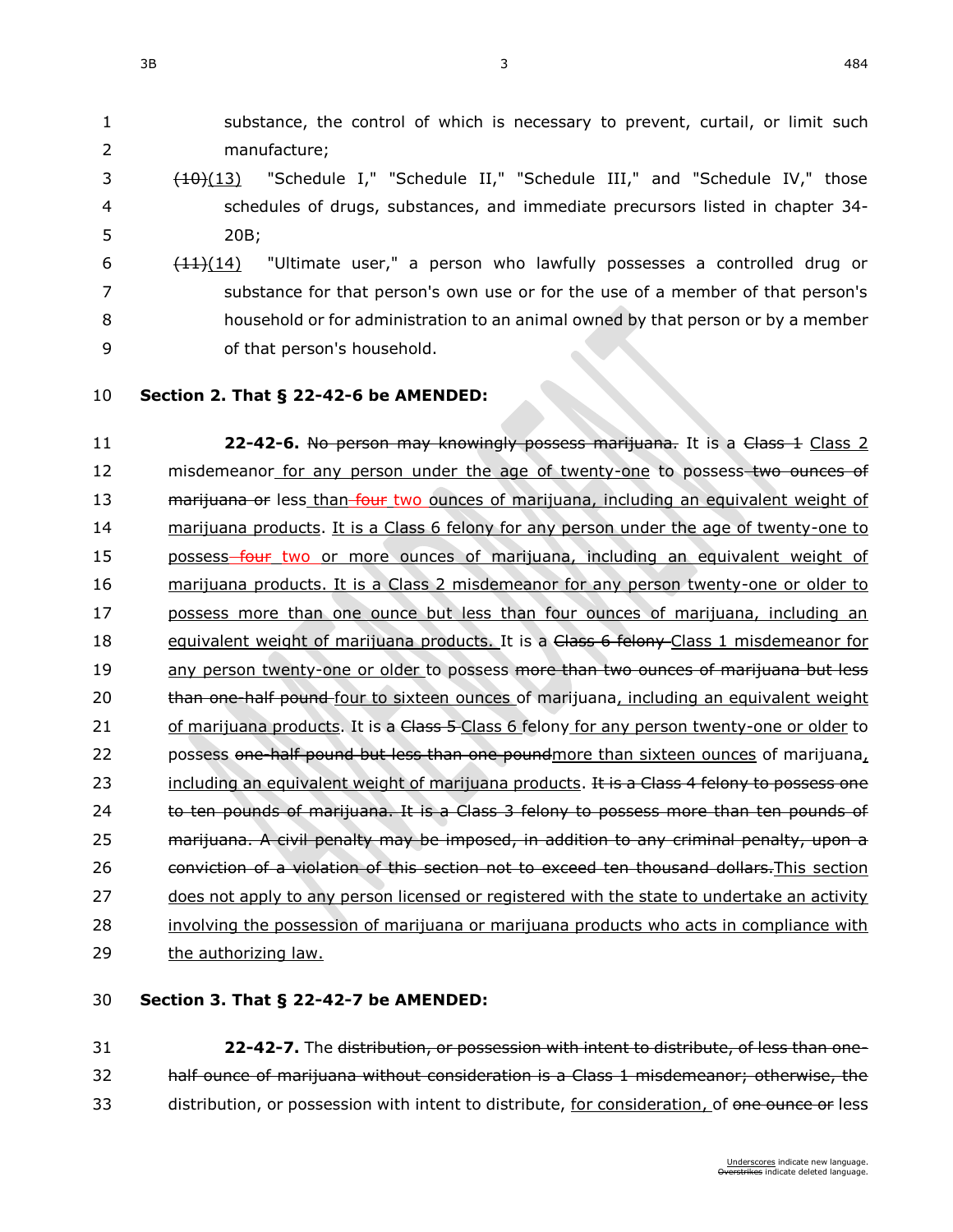1 than four two ounces of marijuana, including an equivalent weight of marijuana products, 2 to any person twenty-one or older is a Class 6 felony Class 1 misdemeanor. The 3 distribution, or possession with intent to distribute, of more than one ounce four two 4 ounces but less than one-half one pound of marijuana, including an equivalent weight of 5 marijuana products, to a person twenty-one or older is a-Class 5 felony Class 6 felony. 6 The distribution, or possession with intent to distribute, of one-half pound but less than 7 one pound or more of marijuana, including an equivalent weight of marijuana products, 8 to a person twenty-one or older is a Class 4-Class 5 felony. The distribution, or possession 9 with intent to distribute, of one pound or more of marijuana is a Class 3 felony. The 10 distribution, or possession with intent to distribute, of less than one-half ounce of 11 marijuana, including an equivalent weight of marijuana products, to a minor any person 12 under the age of twenty-one without consideration is a Class 6 felony Class 1 13 misdemeanor; otherwise, the distribution, or possession with intent to distribute, of one 14 ounce four two ounces or less of marijuana, including an equivalent weight of marijuana 15 products, to a minor any person under the age of twenty-one is a Class 5-Class 6 felony. 16 The distribution, or possession with intent to distribute, of more than one ounce four two 17 ounces but less than one half one pound of marijuana, including an equivalent weight of 18 marijuana products, to a minor any person under the age of twenty-one is a Class 4 Class 19 5 felony. The distribution, or possession with intent to distribute, of one-half pound but 20 less than one pound of marijuana to a minor is a Class 3 felony. The distribution, or 21 possession with intent to distribute, of one pound or more of marijuana, including an 22 equivalent weight of marijuana products, to a minor any person under the age of twenty-23 one is a Class 2Class 4 felony. A first conviction of a felony under this section shall be 24 bunished by a mandatory sentence in the state penitentiary or county jail of at least thirty 25 days, which sentence may not be suspended. A second or subsequent conviction of a 26 felony under this section shall be punished by a mandatory sentence of at least one year. 27 Conviction of a Class 1 misdemeanor under this section shall be punished by a mandatory 28 sentence in county jail of not less than fifteen days, which sentence may not be 29 suspended. A civil penalty, not to exceed ten thousand dollars, may be imposed, in 30 addition to any criminal penalty, upon a conviction of a felony violation of this section. 31 This section does not apply to any person licensed or registered with the state to undertake 32 an activity involving the distribution, or possession with intent to distribute, of marijuana 33 or marijuana products who acts in compliance with the authorizing law.

34 **Section 4. That chapter [22-42](https://sdlegislature.gov/Statutes?Statute=22-42) be amended with a NEW SECTION:**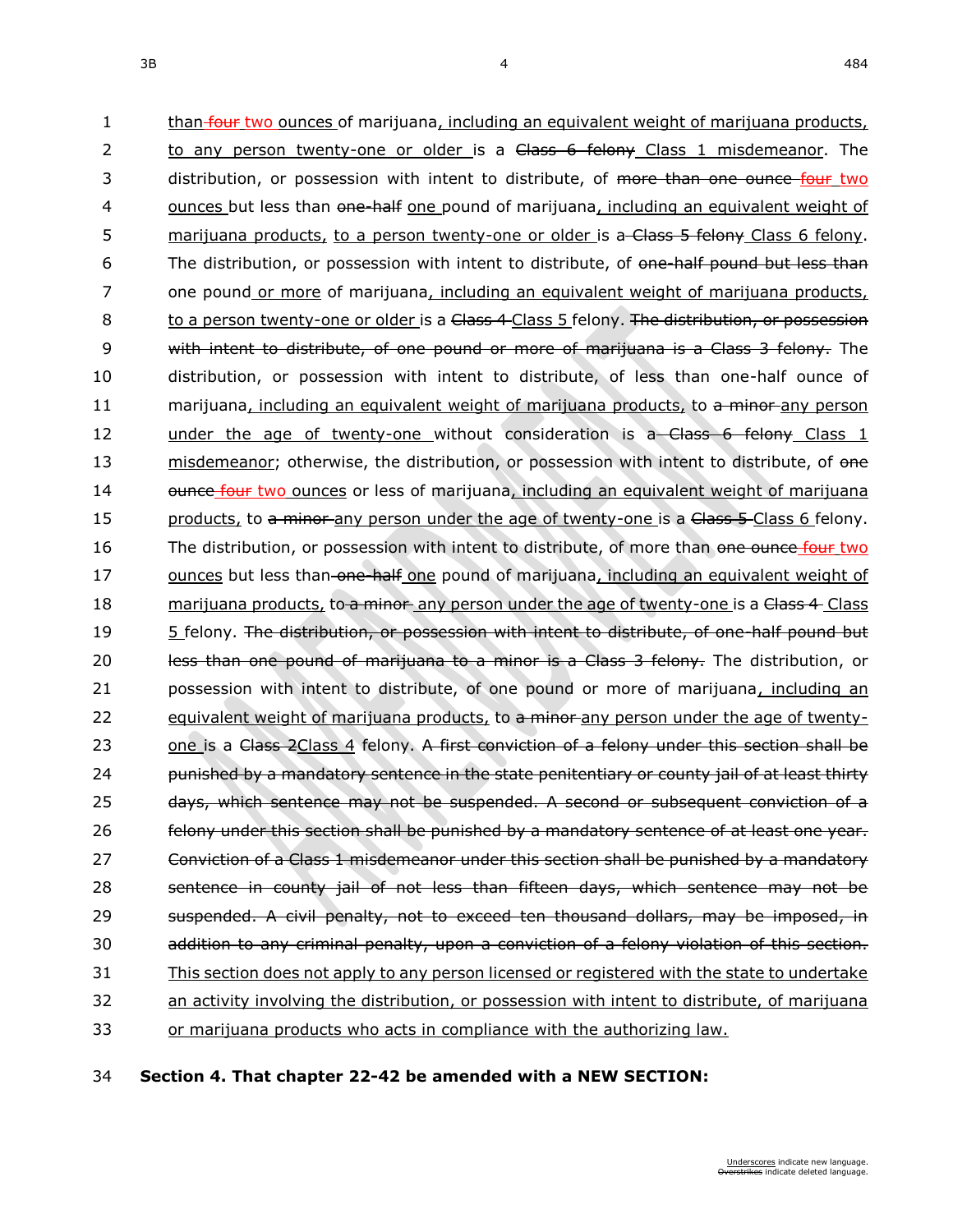| 1              |     | The equivalent weight of the following marijuana products to one ounce of               |
|----------------|-----|-----------------------------------------------------------------------------------------|
| 2              |     | marijuana is:                                                                           |
| 3              |     | Eight grams net weight of marijuana concentrate in smokable form;                       |
| $\overline{4}$ | (2) | Eight grams net weight of vaporizer pens or cartridges;                                 |
| 5              | (3) | Eight hundred milligrams delta-9 tetrahydrocannabinol in edibles, excluding oils;       |
| 6              | (4) | Five grams net weight of oils in oral dosage syringe or capsule form;                   |
|                | (5) | <u>Twelve fluid ounces of liquid topical application, including ointment, cream, or</u> |
| 8              |     | lotion;                                                                                 |

- 9 (6) One ounce of dried topical application, included dried plant material or powder; or
- 10 (7) Eight hundred milligrams delta-9 tetrahydrocannabinol in transdermal patches.

### 11 **Section 5. [That § 22-42-15 be AMENDED:](https://sdlegislature.gov/Statutes?Statute=22-42-15)**

 **[22-42-15.](https://sdlegislature.gov/Statutes/Codified_Laws/DisplayStatute.aspx?Type=Statute&Statute=22-42-15)** Any person who intentionally ingests, inhales, or otherwise takes into the body any substance, except marijuana, marijuana concentrate, marijuana products or alcoholic beverages as defined in § [35-1-1,](https://sdlegislature.gov/Statutes/Codified_Laws/DisplayStatute.aspx?Type=Statute&Statute=35-1-1) for purposes of becoming intoxicated, unless 15 such substance is prescribed by a practitioner of the medical arts lawfully practicing within 16 the scope of the practitioner's practice, is guilty of a Class 1 misdemeanor. The venue for a violation of this section exists in either the jurisdiction in which the substance was ingested, inhaled, or otherwise taken into the body or the jurisdiction in which the substance was detected in the body of the accused.

### 20 **Section 6. [That § 22-42-24 be AMENDED:](https://sdlegislature.gov/Statutes?Statute=22-42-24)**

21 **[22-42-24.](https://sdlegislature.gov/Statutes/Codified_Laws/DisplayStatute.aspx?Type=Statute&Statute=22-42-24)** While a motor vehicle is located upon a public highway or the right-of-22 way of a public highway, it is a Class 2 misdemeanor if any person operating or in actual 23 physical control of a motor vehicle smokes or consumes marijuana- $\sigma_{f}$  marijuana 24 concentrate, or marijuana products while the vehicle is being operated. For purposes of 25 this section and § [22-42-25,](https://sdlegislature.gov/Statutes?Statute=22-42-25) marijuana concentrate is the resin extracted from any part 26 of a marijuana plant and every compound, manufacture, salt, derivative, mixture, or 27 preparation from such resin.

### 28 **Section 7. That chapter [22-42](https://sdlegislature.gov/Statutes?Statute=22-42) be amended with a NEW SECTION:**

29 No person may smoke, eat, consume, or vape marijuana, marijuana concentrate, 30 or marijuana products in any public place or place of employment. A violation of this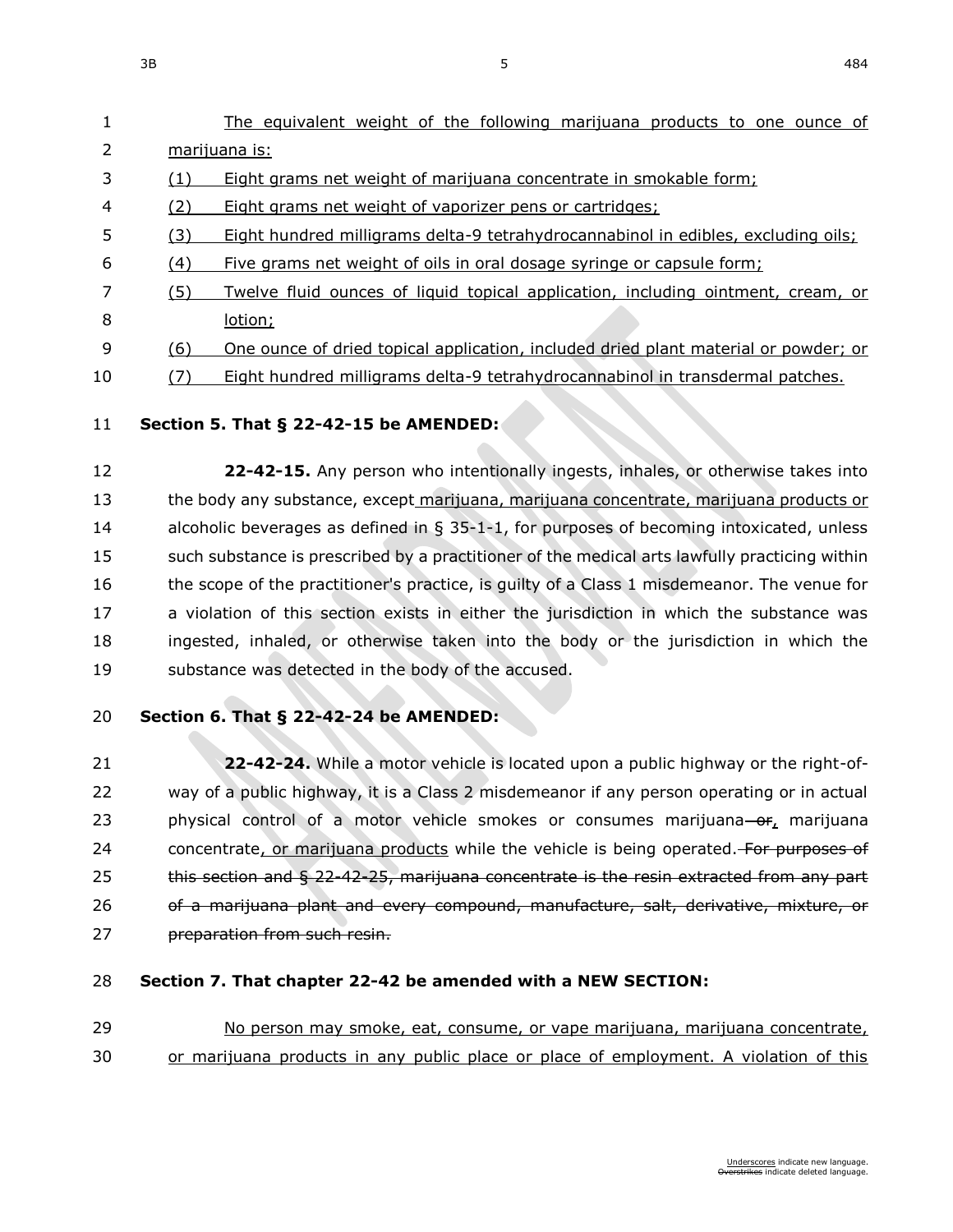# section is a Class 2 misdemeanor. A second or subsequent violation is a Class 1 misdemeanor.

#### **Section 8. [That § 22-42A-3 be AMENDED:](https://sdlegislature.gov/Statutes?Statute=22-42A-3)**

 **[22-42A-3.](https://sdlegislature.gov/Statutes/Codified_Laws/DisplayStatute.aspx?Type=Statute&Statute=22-42A-3)** No person, knowing the drug- related nature of the object, may use or 5 to possess with intent to use, drug paraphernalia to plant, propagate, cultivate, grow, harvest, manufacture, compound, convert, produce, process, prepare, test, analyze, pack, repack, store, contain, conceal, inject, ingest, inhale, or otherwise introduce into the 8 human body any controlled substance or marijuana in violation of this chapter. Any person who violates any provision of this section is guilty of a Class 2 misdemeanor.

#### **Section 9. [That § 22-42A-4 be AMENDED:](https://sdlegislature.gov/Statutes?Statute=22-42A-4)**

 **[22-42A-4.](https://sdlegislature.gov/Statutes/Codified_Laws/DisplayStatute.aspx?Type=Statute&Statute=22-42A-4)** No person, knowing the drug related nature of the object, may deliver, possess with intent to deliver, or manufacture with intent to deliver, drug paraphernalia, knowing, or under circumstances where one reasonably should know, that it will be used to plant, propagate, cultivate, grow, harvest, manufacture, compound, convert, produce, process, prepare, test, analyze, pack, repack, store, contain, conceal, inject, ingest, 16 inhale, or otherwise introduce into the human body a controlled substance or marijuana 17 in violation of this chapter. Any person who violates any provision of this section is guilty 18 of a Class 6 felony.

### **Section 10. That chapter [22-42A](https://sdlegislature.gov/Statutes?Statute=22-42A) be amended with a NEW SECTION:**

 For the purposes of this chapter, marijuana, marijuana concentrate, and marijuana products, as defined in § [22-42-1,](https://sdlegislature.gov/Statutes?Statute=22-42-1) are not controlled substances.

#### **Section 11. [That § 34-20B-1 be AMENDED:](https://sdlegislature.gov/Statutes?Statute=34-20B-1)**

**[34-20B-1.](https://sdlegislature.gov/Statutes/Codified_Laws/DisplayStatute.aspx?Type=Statute&Statute=34-20B-1)** Terms as used in this chapter mean:

- (1) "Administer," to deliver a controlled drug or substance to the ultimate user or human research subject by injection, inhalation, or ingestion, or by any other means;
- (2) "Agent," an authorized person who acts on behalf of or at the direction of a manufacturer, distributor, or dispenser and includes a common or contract carrier, public warehouseman, or employee thereof;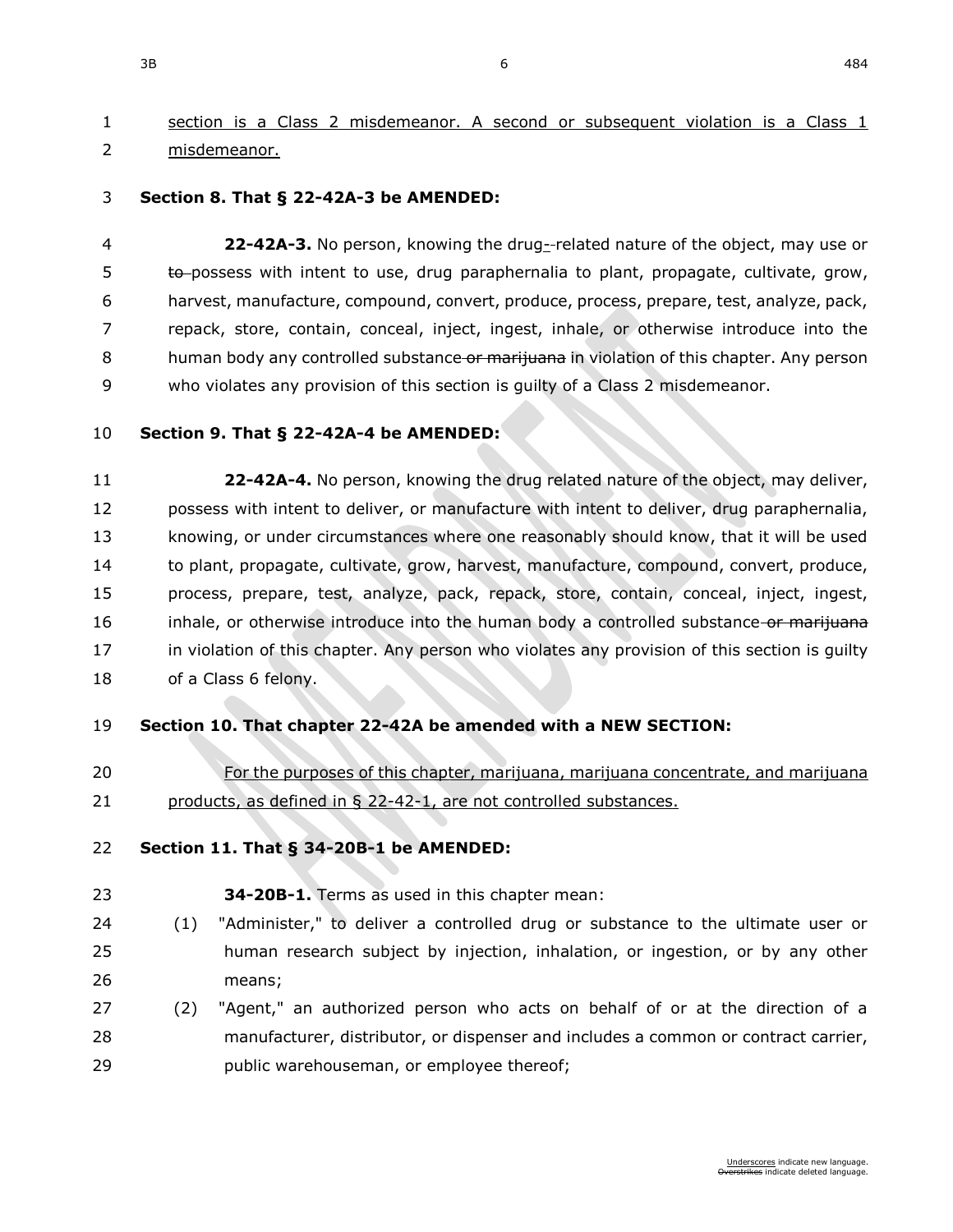- (3) "Control," to add, remove, or change the placement of a drug, substance, or immediate precursor under §§ [34-20B-27](https://sdlegislature.gov/Statutes/Codified_Laws/DisplayStatute.aspx?Type=Statute&Statute=34-20B-27) and [34-20B-28;](https://sdlegislature.gov/Statutes/Codified_Laws/DisplayStatute.aspx?Type=Statute&Statute=34-20B-28)
- (4) "Counterfeit substance," a controlled drug or substance which, or the container or labeling of which, without authorization, bears the trademark, trade name, or other identifying mark, imprint, number, or device, or any likeness thereof, of a manufacturer, distributor, or dispenser other than the person or persons who manufactured, distributed, or dispensed such substance and which thereby falsely **purports or is represented to be the product of, or to have been distributed by,** such other manufacturer, distributor, or dispenser;
- (5) "Deliver" or "delivery," the actual, constructive, or attempted transfer of a 11 controlled drug<sub>r</sub> or substance, or marijuana whether or not there exists an agency relationship;
- (6) "Department," the Department of Health created by chapter [1-43;](https://sdlegislature.gov/Statutes/Codified_Laws/DisplayStatute.aspx?Type=Statute&Statute=1-43)
- (7) "Dispense," to deliver a controlled drug or substance to the ultimate user or human research subject by or pursuant to the lawful order of a practitioner, including the prescribing, administering, packaging, labeling, or compounding necessary to **prepare the substance for such delivery, and a dispenser is one who dispenses;**
- 18 (8) "Distribute," to deliver a controlled drug<sub> $7$ </sub> or substance, or marijuana. A distributor 19 is a person who delivers a controlled drug<sub>7</sub> or substance, or marituana;
- 20 (9) <del>"Hashish," the resin extracted from any part of any plant of the genus cannabis that</del> contains a delta-9 tetrahydrocannabinol concentration of more than three-tenths 22 of one percent on a dry weight basis;
- 23 (10) "Imprisonment," imprisonment in the state penitentiary unless the penalty specifically provides for imprisonment in the county jail;
- 25  $(11)(10)$  "Manufacture," the production, preparation, propagation, compounding, or processing of a controlled drug or substance, either directly or indirectly by extraction from substances of natural origin, or independently by means of chemical synthesis or by a combination of extraction and chemical synthesis. A manufacturer includes any person who packages, repackages, or labels any container of any controlled drug or substance, except practitioners who dispense or compound prescription orders for delivery to the ultimate consumer;
- 32 (12) "Marijuana," all parts of any plant of the genus cannabis, whether growing or not; the seeds thereof; and every compound, manufacture, salt, derivative, mixture, or preparation of such plant or its seeds. The term does not include fiber produced from the mature stalks of the plant, or oil or cake made from the seeds of the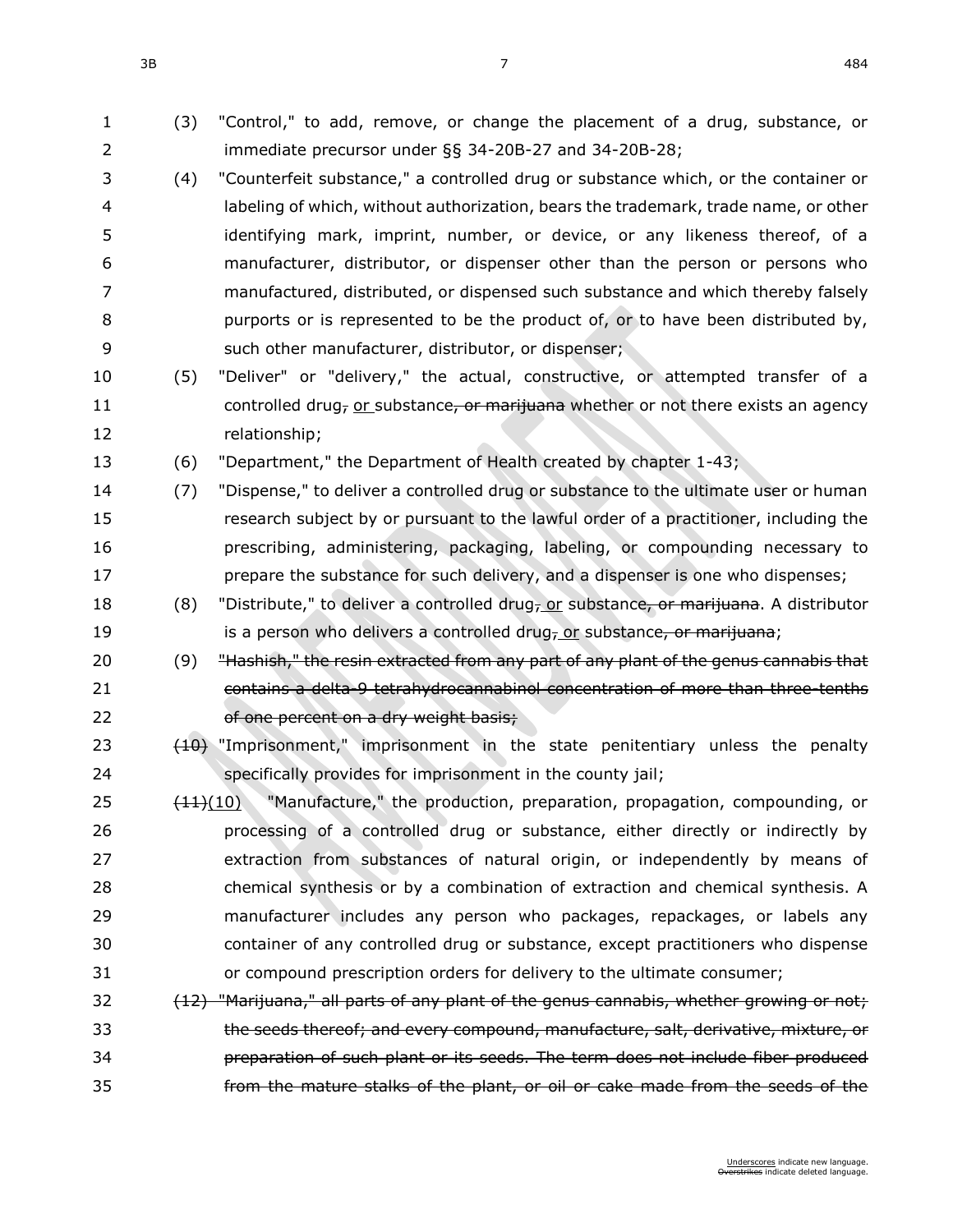| 1  | plant, or the resin when extracted from any part of the plant or cannabidiol in a                      |
|----|--------------------------------------------------------------------------------------------------------|
| 2  | drug product approved by the United States Food and Drug Administration. The                           |
| 3  | term does not include the plant Cannabis sativa L. and any part of that plant,                         |
| 4  | including the seeds thereof and all derivatives, extracts, cannabinoids, isomers,                      |
| 5  | acids, salts, and salts of isomers, whether growing or not, with a delta-9                             |
| 6  | tetrahydrocannabinol concentration of not more than three-tenths of one percent                        |
| 7  | on a dry weight basis;                                                                                 |
| 8  | "Narcotic drug," any of the following, whether produced directly or indirectly<br>$\frac{(13)(11)}{2}$ |
| 9  | by extraction from substances of vegetable origin or independently by means of                         |
| 10 | chemical synthesis, or by a combination of extraction and chemical synthesis:                          |
| 11 | (a) Opium, coca leaves, and opiates;                                                                   |
| 12 | (b) A compound, manufacture, salt, derivative, or preparation of opium, coca                           |
| 13 | leaves, or opiates;                                                                                    |
| 14 | (c) A substance (and any compound, manufacture, salt, derivative, or                                   |
| 15 | preparation thereof) which is chemically identical with any of the substances                          |
| 16 | referred to in subsections (a) and (b) of this subdivision;                                            |
| 17 | except that the term, narcotic drug, as used in this chapter does not include                          |
| 18 | decocainized coca leaves or extracts of coca leaves, which extracts do not contain                     |
| 19 | cocaine or ecgonine;                                                                                   |
| 20 | "Opiate" or "Opioid," any controlled drug or substance having an addiction-<br>$\frac{(14)(12)}{2}$    |
| 21 | sustaining liability similar to morphine or being capable of conversion into a drug                    |
| 22 | having such addiction-forming or addiction-sustaining liability;                                       |
| 23 | "Opium poppy," the plant of the species papaver somniferum L., except the<br>$\left(45\right)(13)$     |
| 24 | seeds thereof;                                                                                         |
| 25 | $(16)(14)$ "Person," any corporation, association, limited liability company, partnership              |
| 26 | or one or more individuals;                                                                            |
| 27 | "Poppy straw," all parts, except the seeds, of the opium poppy, after mowing;<br>$\frac{(17)(15)}{2}$  |
| 28 | "Practitioner," a doctor of medicine, osteopathy, podiatry, optometry,<br>$\frac{(18)(16)}{2}$         |
| 29 | dentistry, or veterinary medicine licensed to practice their profession, or                            |
| 30 | pharmacists licensed to practice their profession; physician assistants certified to                   |
| 31 | practice their profession; certified nurse practitioners, certified nurse midwives,                    |
| 32 | and certified registered nurse anesthetists to practice their profession; government                   |
| 33 | employees acting within the scope of their employment; and persons permitted by                        |
| 34 | certificates issued by the department to distribute, dispense, conduct research with                   |
| 35 | respect to, or administer a substance controlled by this chapter;                                      |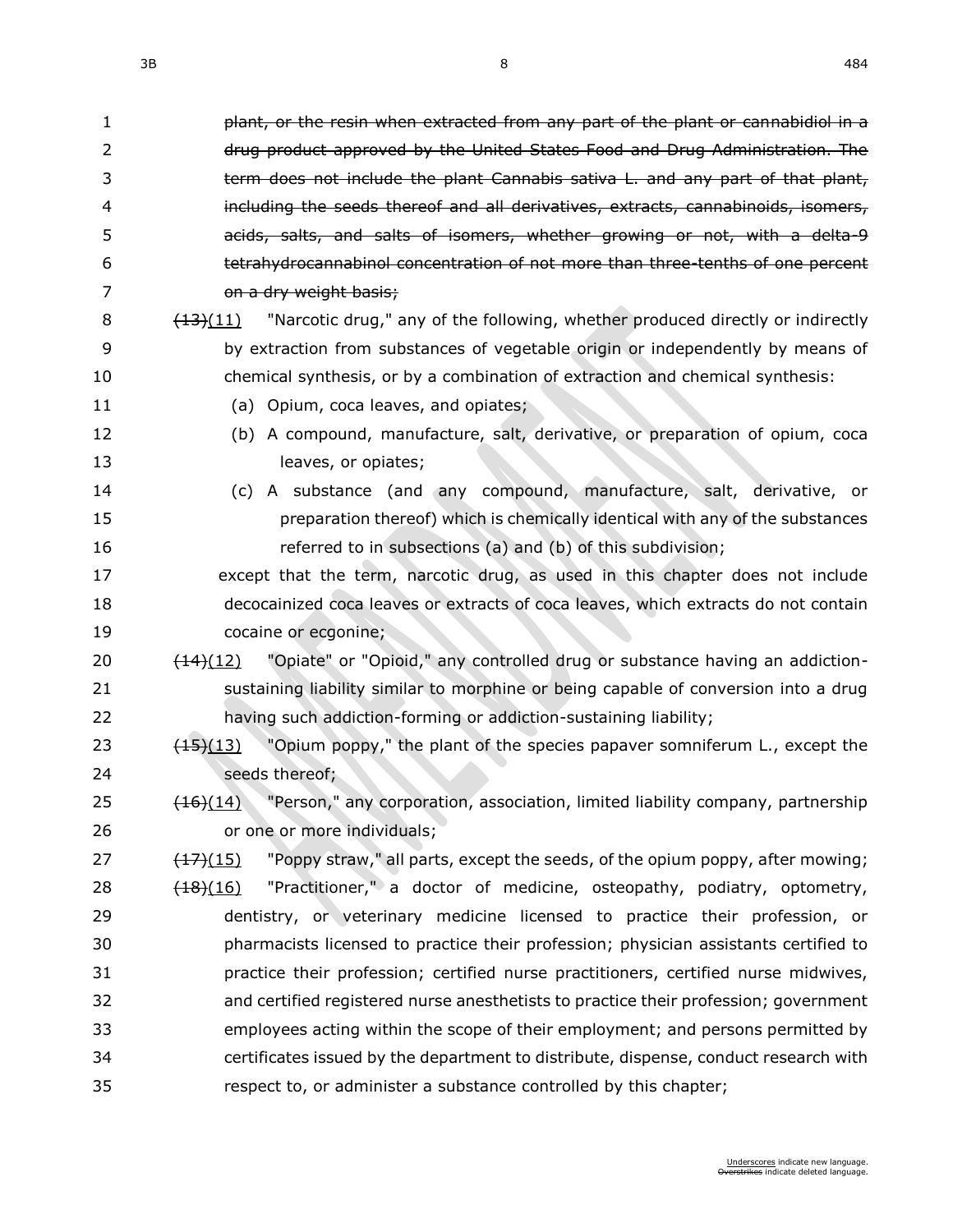| 1  | $\frac{(19)}{(17)}$  | "Prescribe," an order of a practitioner for a controlled drug or substance.      |
|----|----------------------|----------------------------------------------------------------------------------|
| 2  | $\frac{(20)(18)}{2}$ | "Production," the manufacture, planting, cultivation, growing, or harvesting     |
| 3  |                      | of a controlled drug or substance;                                               |
| 4  | $\frac{(21)(19)}{2}$ | "State," the State of South Dakota;                                              |
| 5  | $\frac{(22)(20)}{2}$ | "Ultimate user," a person who lawfully possesses a controlled drug or            |
| 6  |                      | substance for personal use or for the use of a member of the person's household  |
| 7  |                      | or for administration to an animal owned by the person or by a member of the     |
| 8  |                      | person's household;                                                              |
| 9  | $\frac{(23)(21)}{2}$ | "Controlled substance analogue," any of the following:                           |
| 10 |                      | (a) A substance that differs in its chemical structure to a controlled substance |
| 11 |                      | listed in or added to the schedule designated in schedule I or II only by        |
| 12 |                      | substituting one or more hydrogens with halogens or by substituting one          |
| 13 |                      | halogen with a different halogen; or                                             |
| 14 |                      | (b) A substance that is an alkyl homolog of a controlled substance listed in or  |
| 15 |                      | added to schedule I or II; or                                                    |
| 16 |                      | (c) A substance intended for human consumption; and                              |
| 17 |                      | (i) The chemical structure of which is substantially similar to the chemical     |
| 18 |                      | structure of a controlled substance in schedule I or II;                         |
| 19 |                      | (ii) Which has a stimulant, depressant, or hallucinogenic effect on the          |
| 20 |                      | central nervous system that is substantially similar to or greater than          |
| 21 |                      | the stimulant, depressant, or hallucinogenic effect on the central               |
| 22 |                      | nervous system of a controlled substance in schedule I or II; or                 |
| 23 |                      | (iii) With respect to a particular person, which such person represents or       |
| 24 |                      | intends to have a stimulant, depressant, or hallucinogenic effect on             |
| 25 |                      | the central nervous system that is substantially similar to or greater           |
| 26 |                      | than the stimulant, depressant, or hallucinogenic effect on the                  |
| 27 |                      | central nervous system of a controlled substance in schedule I or II;            |
| 28 |                      | However, the term, controlled substance analogue, does not include a controlled  |
| 29 |                      | substance or any substance for which there is an approved new drug application.  |
|    |                      |                                                                                  |

### **Section 12. [That § 34-20B-14 be AMENDED:](https://sdlegislature.gov/Statutes?Statute=34-20B-14)**

 **[34-20B-14.](https://sdlegislature.gov/Statutes?Statute=34-20B-14)** Any material, compound, mixture, or preparation which contains any quantity of the following hallucinogenic substances, their salts, isomers, and salts of isomers, is included in Schedule I, unless specifically excepted, whenever the existence of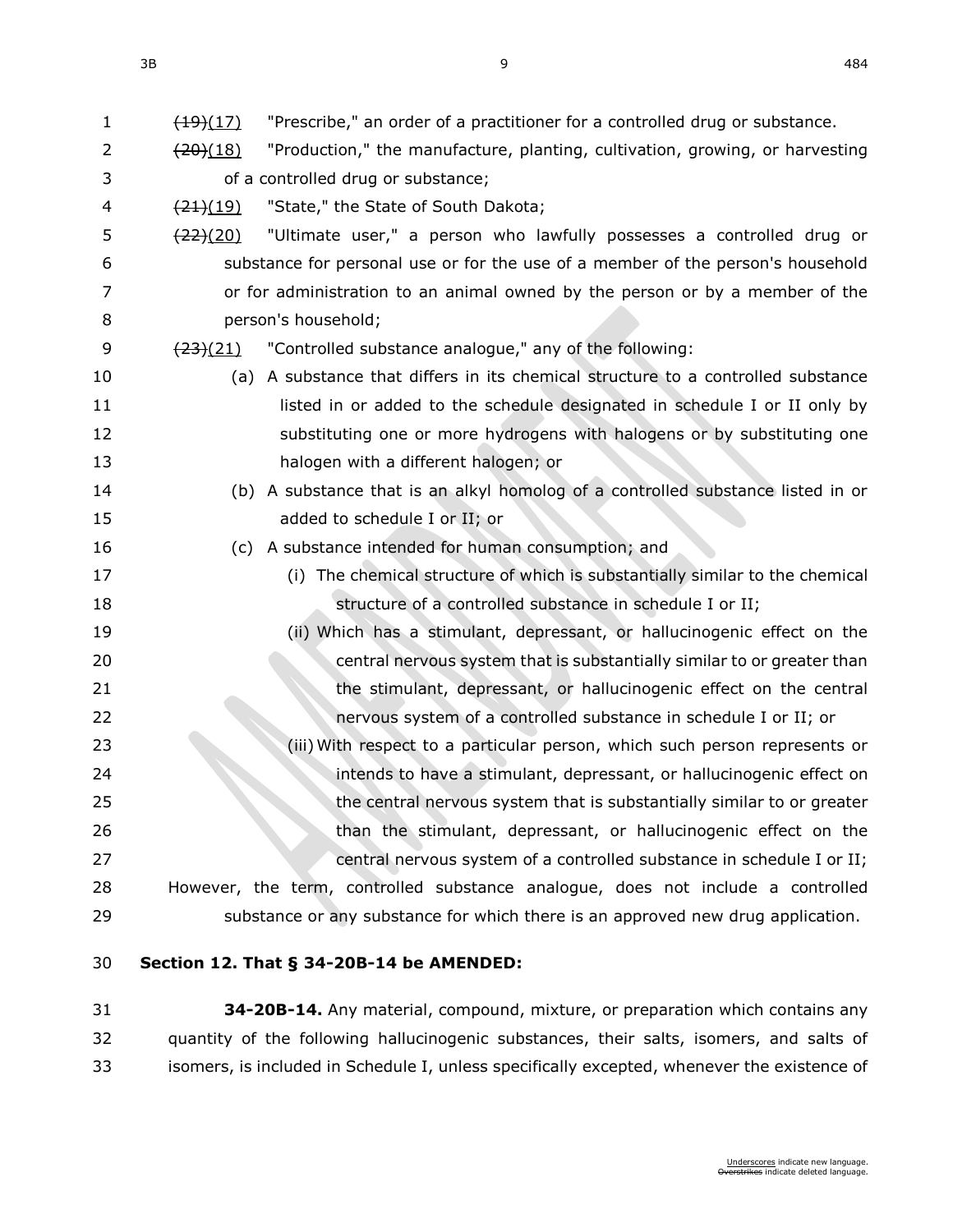| 1  |                         | such salts, isomers, and salts of isomers is possible within the specific chemical               |
|----|-------------------------|--------------------------------------------------------------------------------------------------|
| 2  |                         | designation:                                                                                     |
| 3  | (1)                     | Bufotenine;                                                                                      |
| 4  | (2)                     | Diethyltryptamine (DET);                                                                         |
| 5  | (3)                     | Dimethyltryptamine (DMT);                                                                        |
| 6  | (4)                     | 5-methoxy-N, N-Dimethyltryptamine (5-MeO-DMT);                                                   |
| 7  | (5)                     | 5-methoxy-3, 4-methylenedioxy amphetamine;                                                       |
| 8  | (6)                     | 4-bromo-2, 5-dimethoxyamphetamine;                                                               |
| 9  | (7)                     | 4-methoxyamphetamine;                                                                            |
| 10 | (8)                     | 4-methoxymethamphetamine;                                                                        |
| 11 | (9)                     | 4-methyl-2, 5-dimethoxyamphetamine;                                                              |
| 12 |                         | (10) Hashish and hash oil;                                                                       |
| 13 |                         | (11) Ibogaine;                                                                                   |
| 14 |                         | (12) Lysergic acid diethylamide;                                                                 |
| 15 |                         | (13) Mescaline;                                                                                  |
| 16 |                         | (14) N-ethyl-3-piperidyl benzilate;                                                              |
| 17 |                         | (15) N-methyl-3-piperidyl benzilate;                                                             |
| 18 |                         | (16) 1-(-(2-thienyl)cyclohexyl) piperidine (TCP);                                                |
| 19 |                         | (17) Peyote, except that when used as a sacramental in services of the Native American           |
| 20 |                         | church in a natural state which is unaltered except for drying or curing and cutting             |
| 21 |                         | or slicing, it is hereby excepted;                                                               |
| 22 |                         | (18) Psilocybin;                                                                                 |
| 23 |                         | (19) Psilocyn;                                                                                   |
| 24 |                         | (20) <del>Tetrahydrocannabinol, other than that which occurs in industrial hemp as defined</del> |
| 25 |                         | in § 38-35-1 or marijuana in its natural and unaltered state, including any                      |
| 26 |                         | compound, except nabilone or compounds listed under a different schedule,                        |
| 27 |                         | structurally derived from 6,6' dimethyl benzo[c]chromene by substitution at the                  |
| 28 |                         | 3-position with either alkyl (C3 to C8), methyl cycloalkyl, or adamantyl groups,                 |
| 29 |                         | whether or not the compound is further modified in any of the following ways:                    |
| 30 | <del>(a)</del>          | By partial to complete saturation of the C-ring; or                                              |
| 31 |                         | (b) By substitution at the 1-position with a hydroxyl or methoxy group; or                       |
| 32 | $\left(\epsilon\right)$ | By substitution at the 9-position with a hydroxyl, methyl, or methylhydoxyl group;               |
| 33 |                         | or                                                                                               |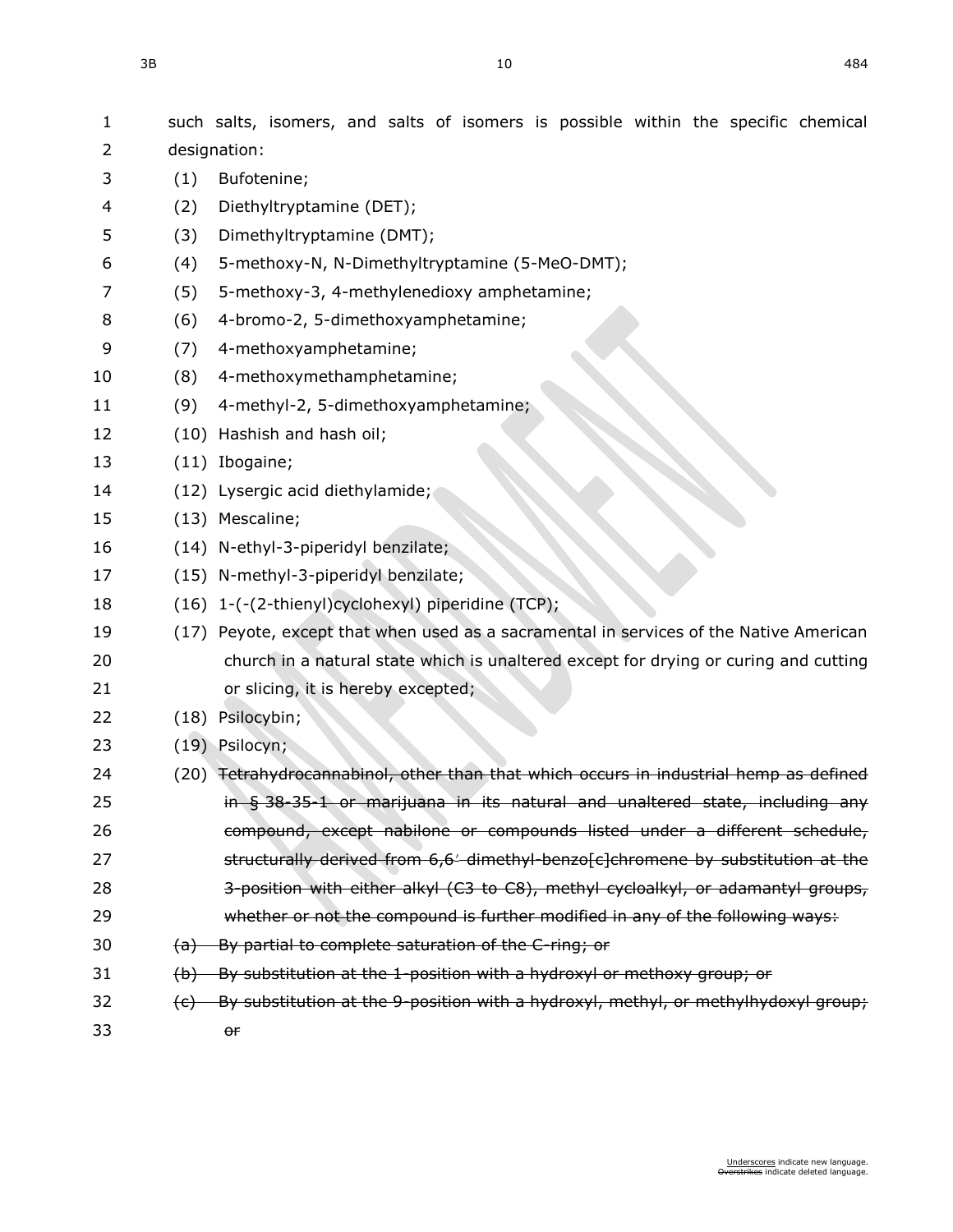| 1  |                                  | (d) By modification of the possible 3-alkyl group with a 1,1' dimethyl moiety, a 1,1' |
|----|----------------------------------|---------------------------------------------------------------------------------------|
| 2  |                                  | cyclic moiety, an internal methylene group, an internal acetylene group, or a         |
| 3  |                                  | terminal halide, cyano, azido, or dimethylcarboxamido group.                          |
| 4  |                                  | Some trade and other names: JWH-051; JWH-057; JWH-133; JWH-359; HHC; AM-              |
| 5  |                                  | 087; AM-411; AM-855, AM-905; AM-906; AM-2389; HU-210; HU-211; HU-243;                 |
| 6  |                                  | HU-336;                                                                               |
| 7  |                                  | $(21)$ 3, 4, 5-trimethoxy amphetamine;                                                |
| 8  | $\frac{(22)(21)}{2}$             | 3, 4-methylenedioxy amphetamine;                                                      |
| 9  | $\frac{(23)(22)}{2}$             | 3-methoxyamphetamine;                                                                 |
| 10 | (24)(23)                         | 2, 5-dimethoxyamphetamine;                                                            |
| 11 | $\frac{(25)(24)}{25}$            | 2-methoxyamphetamine;                                                                 |
| 12 | $\frac{(26)(25)}{2}$             | 2-methoxymethamphetamine;                                                             |
| 13 | $\frac{(27)(26)}{2}$             | 3-methoxymethamphetamine;                                                             |
| 14 | $\frac{(28)(27)}{2}$             | Phencyclidine;                                                                        |
| 15 | <del>(29)</del> (28)             | 3, 4-methylenedioxymethamphetamine (MDMA);                                            |
| 16 | (30)(29)                         | 3, 4-methylenedioxy-N-ethylamphetamine;                                               |
| 17 | (31)(30)                         | N-hydroxy-3, 4-methylenedioxyamphetamine;                                             |
| 18 | $\frac{(32)(31)}{2}$             | 4-methylaminorex<br>2-Amino-4-methyl/x-5-phenyl-2-<br>(also<br>known<br>as            |
| 19 |                                  | oxazoline);                                                                           |
| 20 | $\frac{(33)(32)}{2}$             | 2,5 Dimethoxy-4-ethylamphetamine;                                                     |
| 21 | (34)(33)                         | N, N-Dimethylamphetamine;                                                             |
| 22 | <del>(35)</del> (34)             | 1-(1-(2-thienyl)cyclohexyl)pyrrolidine;                                               |
| 23 | $\left(36\right)\left(35\right)$ | Aminorex;                                                                             |
| 24 | $\left(37\right)(36)$            | Cathinone and other variations, defined as any compound, material, mixture,           |
| 25 |                                  | preparation or other product unless listed in another schedule or an approved FDA     |
| 26 |                                  | drug (e.g. buproprion, pyrovalerone), structurally derived from 2-aminopropan-1-      |
| 27 |                                  | one by substitution at the 1-position with either phenyl, naphthyl, or thiophene      |
| 28 |                                  | ring systems, whether or not the compound is further modified in any of the           |
| 29 |                                  | following ways:                                                                       |
| 30 |                                  | (a) By substitution in the ring system to any extent with alkyl, alkylenedioxy,       |
| 31 |                                  | alkoxy, haloalkyl, hydroxyl, or halide substituents, whether or not further           |
| 32 |                                  | substituted in the ring system by one or more other univalent substitutents;          |
| 33 |                                  | (b) By substitution at the 3-position with an acyclic alkyl substituent;              |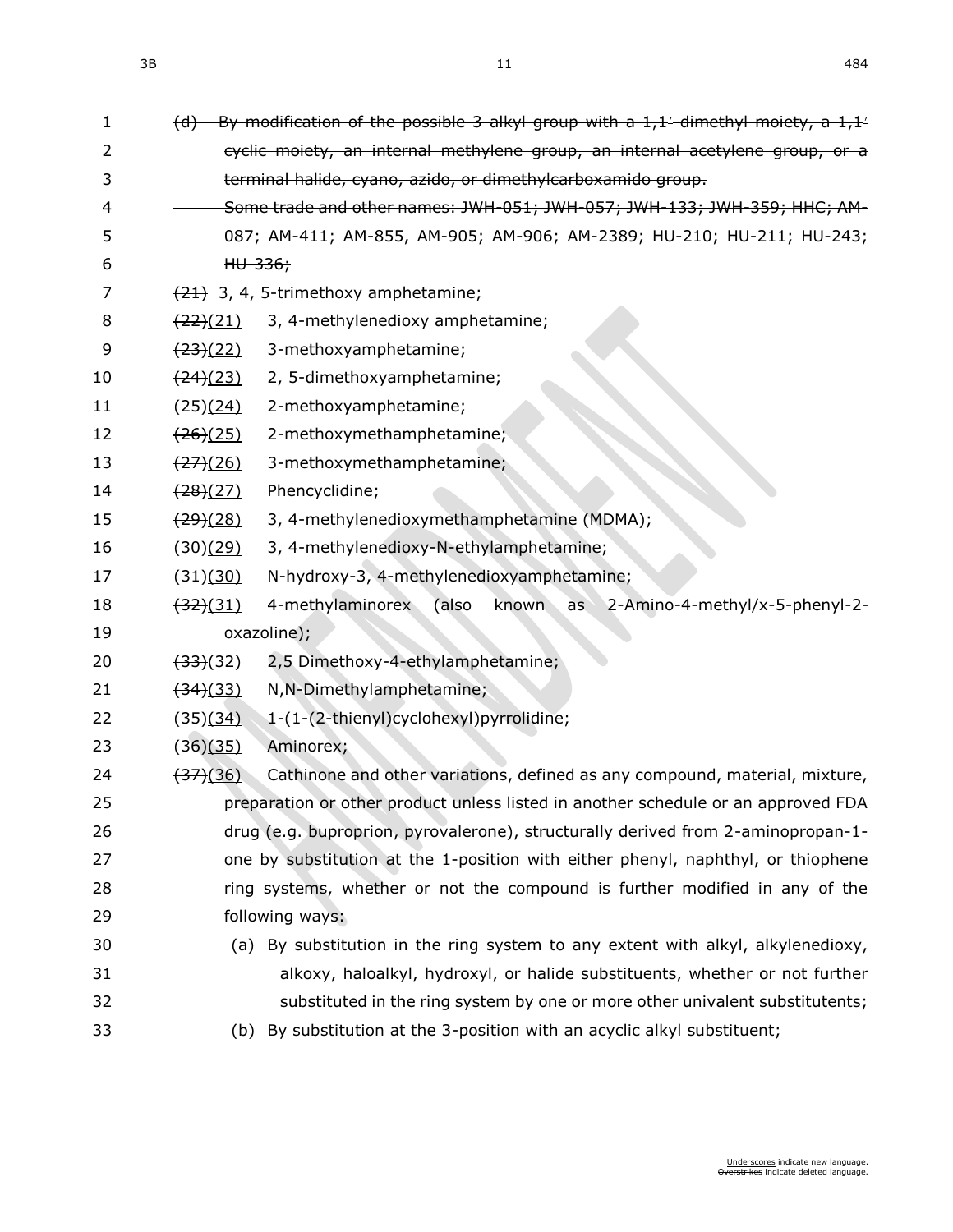- 
- (c) By substitution at the 2-amino nitrogen atom with alkyl, dialkyl, benzyl, or methoxybenzyl groups or by inclusion of the 2-amino nitrogen atom in a cyclic structure.

 Some trade or other names: methcathinone, 4-methyl-N-methylcathinone (mephedrone); 3,4-methylenedioxy-N-methylcathinone (methylone); 3,4- methylenedioxypyrovalerone (MDPV); Naphthylpyrovalerone (naphyrone); 4- flouromethcathinone (flephedrone); 4-methoxymethcathinone (methedrone; Bk- PMMA); Ethcathinone (N-Ethylcathinone); 3,4-methylenedioxyethcathinone (ethylone); Beta-keto-N-methyl-3,4-benzodioxyolybutanamine (butylone); N,N- dimethylcathinone (metamfepramone); Alpha-pyrrolidinopropiophenone (alpha- PPP); 4-methoxy-alpha-pyrrolidinopropiophenone (MOPPP); 3,4- methylenedioxyalphapyrrolidinopropiophenone (MDPPP); Alpha-13 pyrrolidinovalerophenone (alpha-PVP); 3-fluoromethcathinone; 4'-Methyl-alpha- pyrrolidinobutiophenone (MPBP); Methyl-&agr;;-pyrrolindinopropiophenone (MPPP); Methyl-&agr;;-pyrrolidino-hexanophenone (MPHP); Buphedrone; Methyl- N-ethylcathinone; Pentedrone; Dimethylmethcathinone (DMMC); Dimethylethcathinone (DMEC); Methylenedioxymethcathinone (MDMC); Pentylone; Ethylethcathinone; Ethylmethcathinone; Fluoroethcathinone; methyl- alpha-pyrrolidinobutiophenone (MPBP); Methylecathinone (MEC); Methylenedioxy- alpha-pyrrolidinobutiophenone (MDPBP); Methoxymethcathinone (MOMC); Methylbuphedrone (MBP); Benzedrone (4-MBC); Dibutylone (DMBDB); Dimethylone (MDDMA); Diethylcathinone; Eutylone (EBDB); N-ethyl-N- Methylcathinone; N-ethylbuphedrone, 1-(1,3-benzodioxol-5-yl)2- (ethylamino)pentan-1-one (N-Ethylpentylone); 4'-Methyl-alpha- pyrrolidinopropiophenone (4-MEPPP, MPPP or MαPPP); alpha- Pyrrolidinobutiophenone (α;PBP); 1-(1,3-benzodioxol-5-yl)-2-(tert- butylamino)propan-1-one (Tertylone); 1-(1,3-benzodioxol-5-yl)-2- (ethylamino)hexan-1-one (N-ethyl Hexylone); 1-(1,3-benzodioxol-5-yl)-2- (methylamino)pntan-1-one (Pentylone);

- (38)(37) 2,5-Dimethoxy-4-ethylamphetamine (DOET);
- 31 (39)(38) Alpha-ethyltryptamine;
- 32  $(40)(39)$  4-Bromo-2,5-dimethoxy phenethylamine;
- 33 (44)(40) 2,5-dimethoxy-4-(n)-propylthiophenethylamine (2C-T-7);
- 34 (42)(41) 1-(3-trifluoromethylphenyl) piperazine (TFMPP);
- 35  $(43)(42)$  Alpha-methyltryptamine (AMT);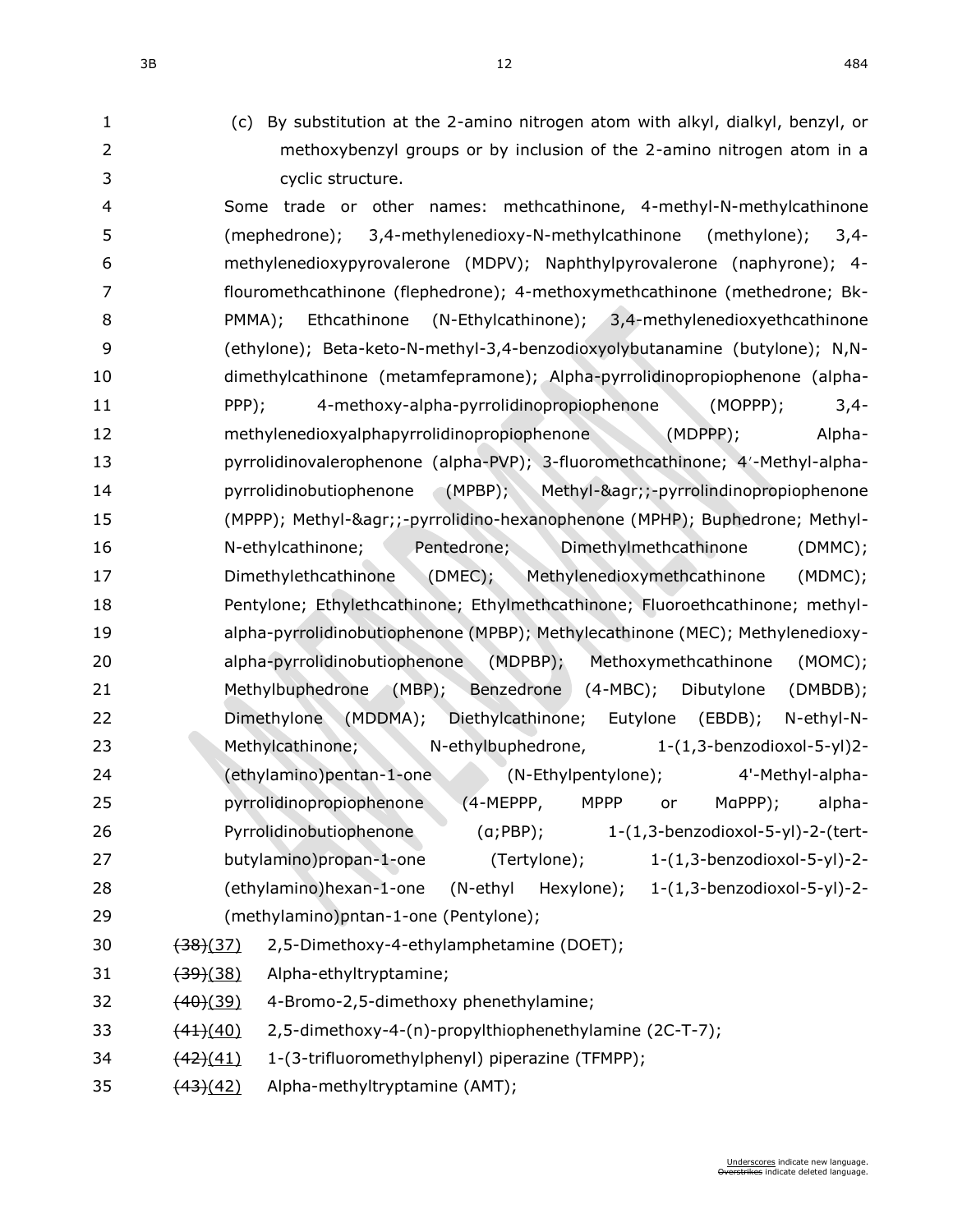2 (45)(44) 5-methoxy-N,N-dimethyltryptamine (5-MeO-DMT);

- 3 (46)(45) Synthetic cannabinoids. Any material, compound, mixture, or preparation that is not listed as a controlled substance in another schedule, is not an FDA- approved drug, and contains any quantity of the following substances, their salts, isomers (whether optical, positional, or geometric), homologues, modifications of the indole ring by nitrogen heterocyclic analog substitution or nitrogen heterocyclic analog substitution of the phenyl, benzyl, naphthyl, adamantly, cyclopropyl, cumyl, or propionaldehyde structure, and salts of isomers, homologues, and modifications, unless specifically excepted, whenever the existence of these salts, isomers, homologues, modifications, and salts of isomers, homologues, and modifications is possible within the specific chemical designation:
- (a) Naphthoylindoles. Any compound containing a 2-(1- naphthoyl)indole or 3- (1-naphthoyl)indole structure with substitution at the nitrogen atom of the indole ring by an alkyl, haloalkyl, alkenyl, cycloalkylmethyl, cycloalkylethyl, 1-(N-methyl-2-piperidinhyl)methyl, 2-(4-morpholinyl)ethyl, cyanoalky, 1- (N-methyl-2-pyrrolidinyl)methyl, 1-(N-methyl-3-morpholinyl)methyl, (tetrahydropyran-4-yl)methyl, benzyl, or halobenzyl group, whether or not further substituted on the indole ring to any extent and whether or not **Substituted on the naphthyl ring to any extent.**
- Some trade or other names: JWH-015; 1-pentyl-3-(1-naphthoyl)indole (JWH-018); 1-hexyl-3-(1-naphthoyl)indole (JWH-019); 1-butyl-3-(1- naphthoyl)indole (JWH-073); 1-pentyl-3-[1-(4-methoxynaphthoyl)]indole (JWH-081); 1-pentyl-3-(4-methyl-1-naphthoyl)indole (JWH-122); 1-[2-(4- morpholinyl)ethyl]-3-(1-naphthoyl)indole (JWH-200); JWH-210; JWH-398; 1-pentyl-3-(1-naphthoyl)indole (AM-678); 1-(5-fluoropentyl)-3-(1- naphthoyl)indole (AM-2201); WIN 55-212; JWH-004; JWH-007; JWH-009; JWH-011; JWH-016; JWH-020; JWH-022; JWH-046; JWH-047; JWH-048; JWH-049; JWH-050; JWH-070; JWH-071; JWH-072; JWH-076; JWH-079; JWH-080; JWH-082; JWH-094; JWH-096; JWH-098; JWH-116; JWH-120; JWH-148; JWH-149; JWH-164; JWH-166; JWH-180; JWH-181; JWH-182; JWH-189; JWH-193; JWH-198; JWH-211; JWH-212; JWH-213; JWH-234; JWH-235; JWH-236; JWH-239; JWH-240; JWH-241; JWH-258; JWH-262; JWH-386; JWH-387; JWH-394; JWH-395; JWH-397; JWH-399; JWH-400;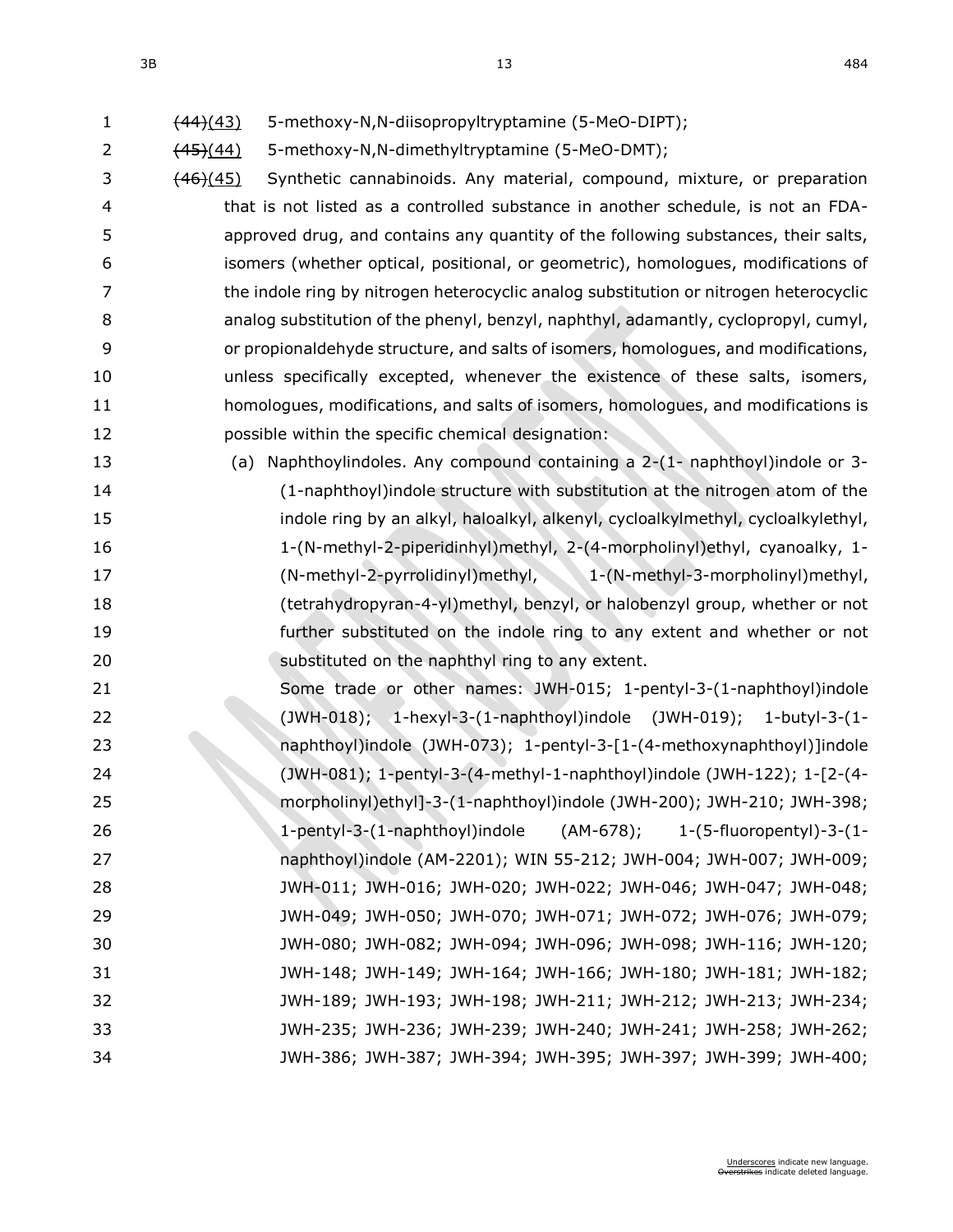| 3B | 484 |
|----|-----|
|----|-----|

| $\mathbf{1}$   | JWH-412; JWH-413; JWH-414; JWH-415; JWH-424; AM-678; AM-1220;                    |
|----------------|----------------------------------------------------------------------------------|
| $\overline{2}$ | AM-1221; AM-1235; AM-2232, THJ-2201;                                             |
| 3              | (b) Naphthylmethylindoles. Any compound containing a 1H-indol-2-yl-(1-           |
| $\overline{4}$ | naphthyl)methane or 1H-indol-3-yl-(1-naphthyl)methane structure with             |
| 5              | substitution at the nitrogen atom of the indole ring by an alkyl, haloalkyl,     |
| 6              | cycloalkylmethyl,<br>cycloalkylethyl,<br>$1-(N-methyl-2-$<br>alkenyl,            |
| 7              | piperidinyl)methyl, 2-(4-morpholinyl)ethyl, cyanoalky, 1-(N-methyl-2-            |
| 8              | pyrrolidinyl)methyl, 1-(N-methyl-3-morpholinyl)methyl, (tetrahydropyran-         |
| 9              | 4-yl)methyl, benzyl, or halobenzyl group, whether or not further substituted     |
| 10             | on the indole ring to any extent and whether or not substituted on the           |
| 11             | naphthyl ring to any extent.                                                     |
| 12             | Some trade or other names: JWH-175; JWH-184; JWH-185; JWH-192;                   |
| 13             | JWH-194; JWH-195; JWH-196; JWH-197; JWH-199;                                     |
| 14             | Phenylacetylindoles. Any compound containing a 2-phenylacetylindole or 3-<br>(c) |
| 15             | phenylacetylindole structure with substitution at the nitrogen atom of the       |
| 16             | indole ring by an alkyl, haloalkyl, alkenyl, cycloalkylmethyl, cycloalkylethyl,  |
| 17             | 1-(N-methyl-2-piperidinyl)methyl, or 2-(4-morpholinyl)ethyl, cyanoalky, 1-       |
| 18             | (N-methyl-2-pyrrolidinyl)methyl, 1-(N-methyl-3-morpholinyl)methyl,               |
| 19             | (tetrahydropyran-4-yl)methyl, benzyl, or halobenzyl group, whether or not        |
| 20             | further substituted on the indole ring to any extent and whether or not          |
| 21             | substituted on the phenyl ring to any extent.                                    |
| 22             | trade<br>lohexylethyl-3-(2-<br>Some<br>or<br>other<br>$1 - cyc$<br>names:        |
| 23             | methoxyphenylacetyl)indole<br>$(SR-18)$ ;<br>1-cyclohexylethyl-3-(2-             |
| 24             | methoxyphenylacetyl)indole<br>$(RCS-8);$<br>1-pentyl-3- $(2-$                    |
| 25             | methoxyphenylacetyl)indole (JWH-250); 1-pentyl-3-(2-                             |
| 26             | chlorophenylacetyl)indole (JWH-203); JWH-167; JWH-201; JWH-202; JWH-             |
| 27             | 204; JWH-205; JWH-206; JWH-207; JWH-208; JWH-209; JWH-237; JWH-                  |
| 28             | 248; JWH-249; JWH-251; JWH-253; JWH-302; JWH-303; JWH-304; JWH-                  |
| 29             | 305; JWH-306; JWH-311; JWH-312; JWH-313; JWH-314; JWH-315; JWH-                  |
| 30             | 316; Cannabipiperidiethanone;                                                    |
| 31             | Benzoylindoles. Any compound containing a 2-(benzoyl)indole or 3-<br>(d)         |
| 32             | (benzoyl)indole structure with substitution at the nitrogen atom of the          |
| 33             | indole ring by an alkyl, haloalkyl, alkenyl, cycloalkylmethyl, cycloalkylethyl,  |
| 34             | 1-(N-methyl-2-piperidinyl)methyl, 2-(4-morpholinyl)ethyl, cyanoalky, 1-          |
| 35             | (N-methyl-2-pyrrolidinyl)methyl,<br>1-(N-methyl-3-morpholinyl)methyl,            |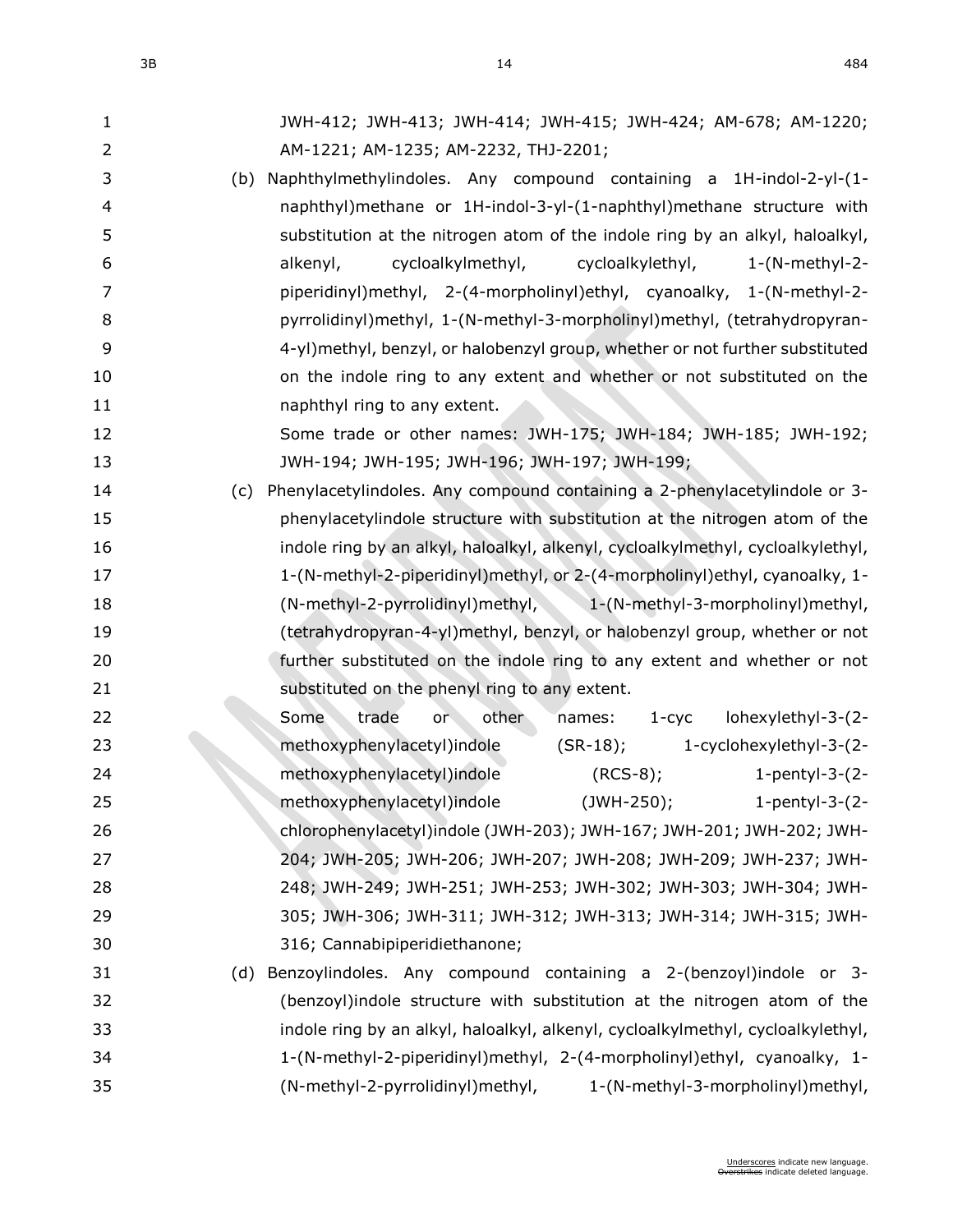| $\mathbf{1}$   | (tetrahydropyran-4-yl)methyl, benzyl, or halobenzyl group, whether or not        |
|----------------|----------------------------------------------------------------------------------|
| $\overline{2}$ | further substituted on the indole ring to any extent and whether or not          |
| 3              | substituted on the phenyl ring to any extent.                                    |
| $\overline{4}$ | Some trade or other names: 1-(5-fluoropentyl)-3-(2-iodobenzoyl)indole            |
| 5              | (AM-694); 1-pentyl-3-[(4-methoxy)-benzoyl]indole (SR-19); Pravadoline            |
| 6              | (WIN 48,098); 1-pentyl-3-[(4-methoxy)-benzoyl]indole (RCS-4); AM-630;            |
| $\overline{7}$ | AM-661; AM-2233; AM-1241;                                                        |
| 8              | Naphthoylpyrroles. Any compound containing a 2-(1-naphthoyl)pyrrole or 3-<br>(e) |
| 9              | (1-naphthoyl) pyrrole structure with substitution at the nitrogen atom of the    |
| 10             | alkyl, haloalkyl, alkenyl, cycloalkylmethyl,<br>pyrrole<br>ring<br>by an         |
| 11             | cycloalkylethyl, 1-(N-methyl-2-piperidinyl)methyl, 2-(4-morpholinyl)ethyl,       |
| 12             | 1-(N-methyl-2-pyrrolidinyl)methyl, 1-(N-methyl-3-<br>cyanoalky,                  |
| 13             | morpholinyl)methyl, (tetrahydropyran-4-yl)methyl, benzyl, or halobenzyl          |
| 14             | group, whether or not further substituted on the pyrrole ring to any extent      |
| 15             | and whether or not substituted on the naphthyl ring to any extent.               |
| 16             | Some trade or other names: JWH-307; JWH-030; JWH-031; JWH-145;                   |
| 17             | JWH-146; JWH-147; JWH-150; JWH-156; JWH-242; JWH-243; JWH-244;                   |
| 18             | JWH-245; JWH-246; JWH-292; JWH-293; JWH-308; JWH-309; JWH-346;                   |
| 19             | JWH-348; JWH-363; JWH-364; JWH-365; JWH-367; JWH-368; JWH-369;                   |
| 20             | JWH-370; JWH-371; JWH-373; JWH-392;                                              |
| 21             | Naphthylmethylindenes. Any compound containing a naphthylideneindene<br>(f)      |
| 22             | structure with substitution at the 3-position of the indene ring by an alkyl,    |
| 23             | haloalkyl, alkenyl, cycloalkylmethyl, cycloalkylethyl, 1-(N-methyl-2-            |
| 24             | piperidinyl)methyl, 2-(4-morpholinyl)ethyl, cyanoalky, 1-(N-methyl-2-            |
| 25             | pyrrolidinyl)methyl, 1-(N-methyl-3-morpholinyl)methyl, (tetrahydropyran-         |
| 26             | 4-yl)methyl, benzyl, or halobenzyl group, whether or not further substituted     |
| 27             | on the indene ring to any extent and whether or not substituted on the           |
| 28             | naphthyl ring to any extent.                                                     |
| 29             | Some trade or other names: JWH-171; JWH-176; JWH-220;                            |
| 30             | Cyclohexylphenols.<br>compound<br>containing<br>Any<br>$2-(3-$<br>(g)<br>a       |
| 31             | hydroxycyclohexyl)phenol structure with substitution at the 5-position of        |
| 32             | the phenolic ring by an alkyl, haloalkyl, alkenyl, cycloalkylmethyl,             |
| 33             | cycloalkylethyl,<br>1-(N-methyl-2-piperidinyl)methyl,<br>or<br>$2-(4-$           |
| 34             | morpholinyl) ethyl,<br>1-(N-methyl-2-pyrrolidinyl)methyl, 1-(N-methyl-3-         |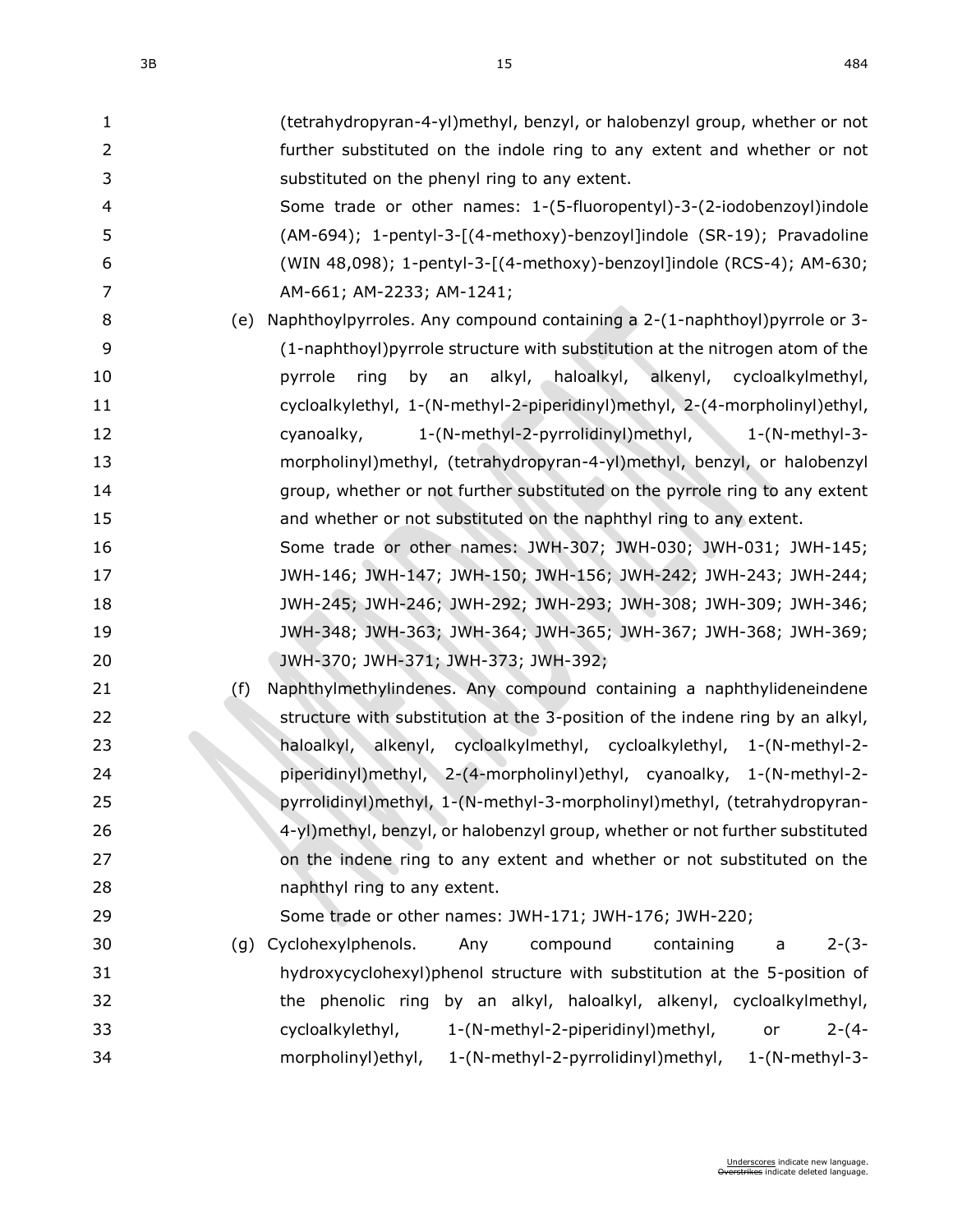| 1              | morpholinyl)methyl, (tetrahydropyran-4-yl)methyl, benzyl, or halobenzyl           |
|----------------|-----------------------------------------------------------------------------------|
| $\overline{2}$ | group, whether or not substituted on the cyclohexyl ring to any extent.           |
| 3              | Some trade or other names: 5-(1,1-dimethylheptyl)-2-[(1R,3S)-3-                   |
| 4              | hydroxycyclohexyl]-phenol (CP 47, 497 and homologues, which includes              |
| 5              | C8); cannabicyclohexanol; CP-55,490; CP-55,940; CP-56,667                         |
| 6              | (h) (6aR,10aR)-9-(hydroxymethyl)-6,6-dimethyl-3-(2-methyloctan-2-yl)              |
| 7              | 6a, 7, 10, 10a-tetrahydrobenzo[c]chromen-1-ol. Some trade or other names:         |
| 8              | HU-210;                                                                           |
| 9              | orpholinylmethyl)pyrrolo[1,2,3-de]-1,4-<br>(i)<br>2,3-Dihydro-5-methyl-3-(4-m     |
| 10             | benzoxazin-6-yl]-1-napthalenyl. Some trade or other names: WIN 55, 212-           |
| 11             | 2;                                                                                |
| 12             | Substituted Acetylindoles. Any compound containing a 2-acetyl indole or 3-<br>(j) |
| 13             | acetyl indole structure substituted at the acetyl by replacement of the           |
| 14             | methyl group with a tetramethylcyclopropyl, adamantyl, benzyl, cumyl, or          |
| 15             | propionaldehyde substituent whether or not further substituted on the             |
| 16             | tetramethylcyclopropyl, adamantyl, benzyl, cumyl, or propionaldehyde              |
| 17             | substituent to any extent and whether or not further substituted at the           |
| 18             | nitrogen atom of the indole ring by an alkyl, haloalkyl, cyanoalkyl, alkenyl,     |
| 19             | cycloalkylmethyl, cycloalkylethyl, 1-(N-methyl-2-piperidinyl)methyl, 2-(4-        |
| 20             | morpholinyl)ethyl, 1-(N-methyl-2-pyrrolidinyl)methyl, 1-(N-methyl-3-              |
| 21             | morpholinyl)methyl, (tetrahydropyran-4-yl)methyl, benzyl, or halobenzyl           |
| 22             | group whether or not further substituted on the indole ring to any extent.        |
| 23             | Some<br>trade<br>$(1-Perbylindol-3-yl)-(2,2,3,3-$<br>and<br>names:<br>or          |
| 24             | tetramethylcyclopropyl)methanone (UR-144); (1-(5-fluoropentyl)indol-3-            |
| 25             | yl)-(2,2,3,3-tetramethylcyclopropyl)methanone (XLR-11); (1-(2-                    |
| 26             | morpholin-4-ylethyl)-1H-indol-3-yl)-(2,2,3,3-                                     |
| 27             | tetramethylcyclopropyl)methanone (A-796,260); 1-[(N-methylpiperidin-2-            |
| 28             | yl)methyl]-3-(adamant-1-oyl)indole<br>$(AM-1248);$<br>1-Pentyl-3- $(1 -$          |
| 29             | adamantoyl)indole (AB-001 and JWH-018 adamantyl analog); AM-679;                  |
| 30             | (k) Substituted Carboxamide Indole. Any compound containing a 2-carboxamide       |
| 31             | indole or 3-carboxamide indole structure substituted at the nitrogen of the       |
| 32             | carboxamide with a tetramethylcyclopropyl, naphthyl, adamantyl, cumyl,            |
| 33             | phenyl, or propionaldehyde substituent, whether or not further substituted        |
| 34             | on the tetramethylcyclopropyl, adamantyl, cumyl, naphthyl, phenyl, or             |
| 35             | propionaldehyde substituent to any extent and whether or not further              |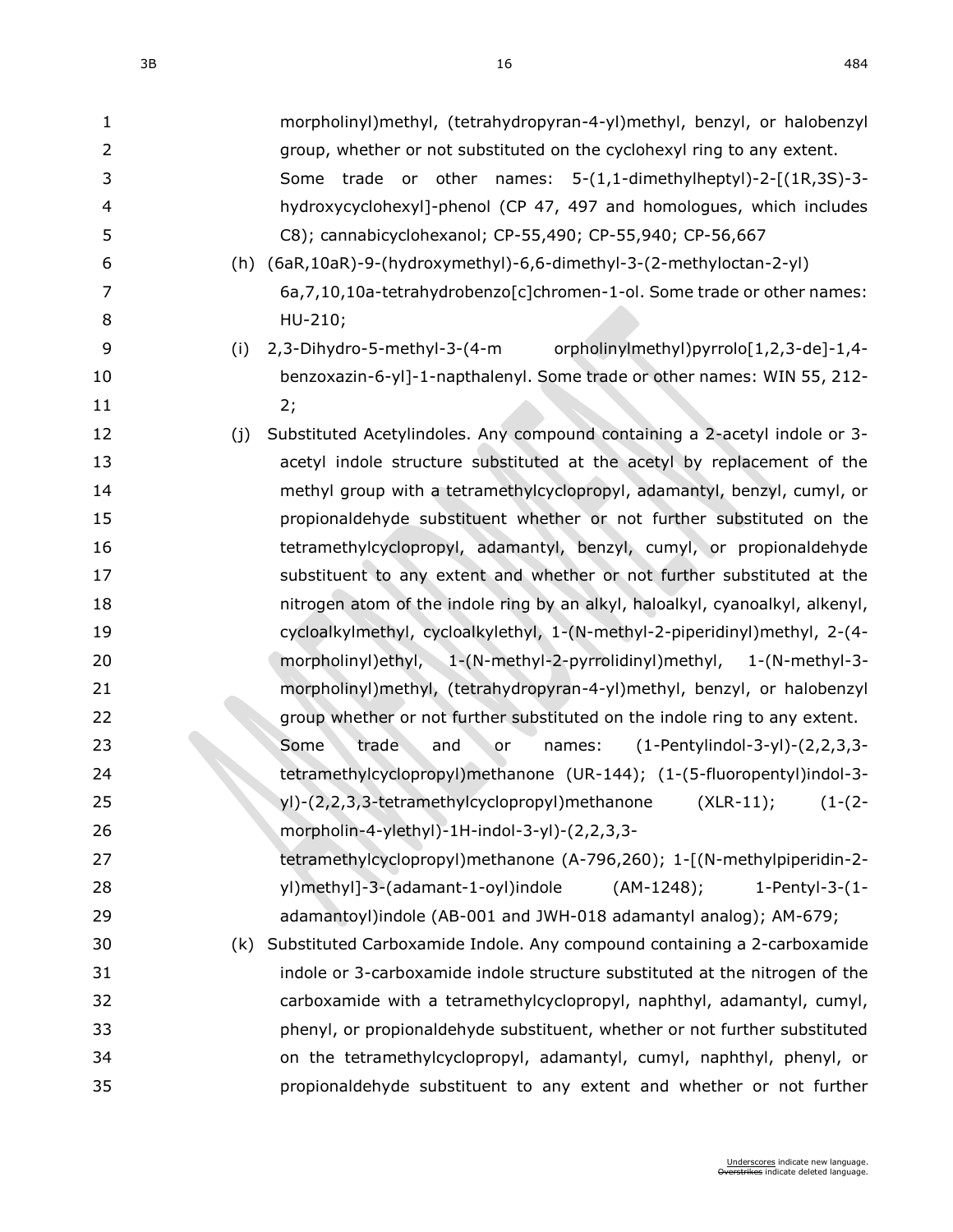| $\mathbf{1}$   |     | substituted at the nitrogen atom of the indole ring by an alkyl, haloalkyl,   |
|----------------|-----|-------------------------------------------------------------------------------|
| $\overline{2}$ |     | cyanoalkyl, alkenyl, cycloalkylmethyl, cycloalkylethyl, 1-(N-methyl-2-        |
| 3              |     | piperidinyl) methyl,<br>2-(4-morpholinyl) ethyl,<br>$1-(N-methyl-2-$          |
| 4              |     | pyrrolidinyl)methyl, 1-(N-methyl-3-morpholinyl)methyl, (tetrahydropyran-      |
| 5              |     | 4-yl)methyl, benzyl, or halobenzyl group whether or not further substituted   |
| 6              |     | on the indole ring to any extent.                                             |
| 7              |     | Some trade and other names: JWH-018 adamantyl carboxamide; STS-135;           |
| 8              |     | MN-18; 5-Fluoro-MN-18, 1-(5-fluoropentyl)-N-(2-phenylpropan-2-yl)-1H-         |
| 9              |     | pyrrolo[2,3-b]pyridine-3-carboxamide (5F-CUMYL-P7AICA)<br>$N-$<br>$\sim$ 1.   |
| 10             |     | (Adamantan-1-yl)-1-(5-fluoropentyl)-1H-indazole-3-carboxamide<br>$(5F -$      |
| 11             |     | APINACA); methyl (2R)-2-[[1-(5-fluoropentyl)indazole-3-carbonyl]amino]-       |
| 12             |     | 3,3-dimethylbutanoate (5F-ADB); N-(1-amino-3-methyl-1-oxobutan-2-yl)-         |
| 13             |     | 1-(cyclohexylmethyl)indazole-3-carboxamide (AB-CHMINACA);<br>$1-(4-$          |
| 14             |     | cyanobutyl)-N-(2-phenylpropan-2-yl)-1H-indazole-3-carboxamide (4-CN-          |
| 15             |     | $N-(1-amin-3,3-dimethyl-1-oxobutan-2-yl)-1-$<br>CUMYL-BUTINACA);              |
| 16             |     | (cyclohexylmethyl)indazole-3-carboxamide (ADB-CHMINACA<br>MAB-<br>or          |
| 17             |     | methyl (2S)-2-[[1-[4-fluorophenyl)methyl]indazole-3-<br>CHMINACA);            |
| 18             |     | carbonyl]amino]-3,3-dimethylbutanoate (MDMB-FUBINACA); methyl 2-(1-           |
| 19             |     | (cyclohexylmethyl)-1H-indole-3-carboxamido)-3-methylbutanoate (MMB-           |
| 20             |     | CHMICA);<br>methyl<br>(2S)-2-[[1-[4-fluorophenyl)methyl]indazole-3-           |
| 21             |     | carbonyl]amino]-3-methylbutanoate (AMB-FUBINACA); Methyl 2-(1-(5-             |
| 22             |     | fluoropentyl)-1H-indazole-3-carboxamido)-3-methylbutanoate (5F-AMB);          |
| 23             |     | methyl<br>2-(1-(5-fluoropentyl-1Hindole-3-carboxamido)-3,3-                   |
| 24             |     | dimethylbutaoate (5F-MDMB-PICA); methyl (S)-3,3-dimethyl-2-[(1-(pent-         |
| 25             |     | 4-enlindazole-3-carbonyl)amino]butanoate (MDMB-4en-PINACA); methyl            |
| 26             |     | 2-(1-(4-fluorobutyl)-1H-indazole-3carboxamido)-3,3-dimethylbutanoate          |
| 27             |     | (4F-MDMB-BUTINACA);                                                           |
| 28             | (1) | Substituted Carboxylic Acid Indole. Any compound containing a 1H-indole-2-    |
| 29             |     | carboxylic acid or 1H-indole-3-carboxylic acid substituted at the hydroxyl    |
| 30             |     | group of the carboxylic acid with a phenyl, benzyl, naphthyl, adamantyl,      |
| 31             |     | cyclopropyl, quinolinyl, isquinolinyl, cumyl, or propionaldehyde substituent  |
| 32             |     | whether or not further substituted on the phenyl, benzyl, naphthyl,           |
| 33             |     | adamantyl, cyclopropyl, cumyl, quinolinyl, isquinolinyl, or propionaldehyde   |
| 34             |     | substituent to any extent and whether or not further substituted at the       |
| 35             |     | nitrogen atom of the indole ring by an alkyl, haloalkyl, cyanoalkyl, alkenyl, |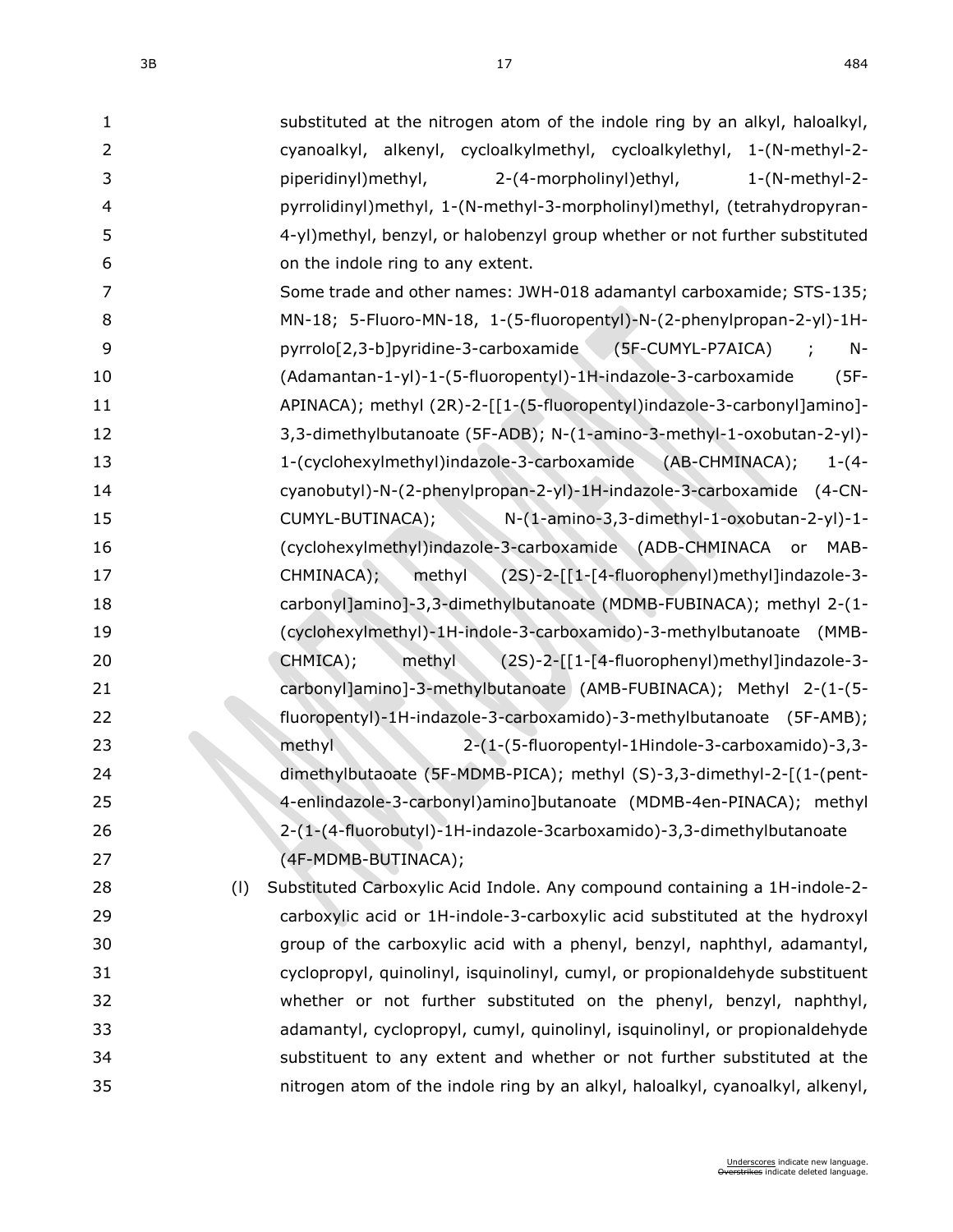| $\mathbf{1}$   | cycloalkylmethyl, cycloalkylethyl, 1-(N-methyl-2-piperidinyl)methyl, 2-(4-            |
|----------------|---------------------------------------------------------------------------------------|
| $\overline{2}$ | 1-(N-methyl-2-pyrrolidinyl)methyl, 1-(N-methyl-3-<br>morpholinyl) ethyl,              |
| 3              | morpholinyl) methyl, tetrahydropyranylmethyl, benzyl, or halo benzyl group            |
| 4              | whether or not further substituted on the indole ring to any extent.                  |
| 5              | Some trade and other names: Naphthalen-1-yl 1-(5-fluoropntyl)-1H-indole-              |
| 6              | 3-carboxylate (NM2201);                                                               |
| 7              | 6,7-dihydro-5H-indeno-(5,6-d)-1,3-dioxol-6-amine) (MDAI);<br>$\frac{(47)(46)}{47}$    |
| 8              | 2-(2,5-Dimethoxy-4-ethylphenyl)ethanamine (2C-E);<br>(48)(47)                         |
| 9              | (49)(48)<br>2-(2,5-Dimethoxy-4-methylphenyl) ethanamine (2C-D);                       |
| 10             | 2-(4-Chloro-2,5-dimethoxyphenyl)ethanamine (2C-C);<br>$\frac{(50)(49)}{2}$            |
| 11             | 2-(4-Iodo-2,5-dimethoxyphenyl)ethanamine (2C-I);<br>$\frac{(51)(50)}{2}$              |
| 12             | 2-[4-(Ethylthio)-2,5-dimethoxyphenyl]ethanamine (2C-T-2);<br><del>(52)</del> (51)     |
| 13             | 2-[4-(Isopropylthio)-2,5-dimethoxyphenyl]ethanamine (2C-T-4);<br><del>(53)</del> (52) |
| 14             | 2-(2,5-Dimethoxyphenyl)ethanamine (2C-H);<br>$\frac{(54)(53)}{2}$                     |
| 15             | 2-(2,5-Dimethoxy-4-nitro-phenyl)ethanamine (2C-N);<br><del>(55)</del> (54)            |
| 16             | 2-(2,5-Dimethoxy-4-(n)-propylphenyl)ethanamine (2C-P);<br>$\frac{(56)(55)}{2}$        |
| 17             | Substituted phenethylamine. Any compound, unless specifically exempt,<br>(57)(56)     |
| 18             | listed as a controlled substance in another schedule or an approved FDA drug,         |
| 19             | structurally derived from phenylethan-2-amine by substitution on the phenyl ring      |
| 20             | in any of the following ways, that is to say--by substitution with a fused            |
| 21             | methylenedioxy, fused furan, or fused tetrahydrofuran ring system; by substitution    |
| 22             | with two alkoxy groups; by substitution with one alkoxy and either one fused furan,   |
| 23             | tetrahydrofuran, or tetrahydropyran ring system; by substitution with two fused       |
| 24             | systems from any combination of the furan, tetrahydrofuran, or<br>ring                |
| 25             | tetrahydropyran ring systems; whether or not the compound is further modified in      |
| 26             | any of the following ways:                                                            |
| 27             | (a) By substitution on the phenyl ring by any halo, hydroxyl, alkyl,                  |
| 28             | trifluoromethyl, alkoxy, or alkylthio groups;                                         |
| 29             | (b) By substitution on the 2-position by any alkyl groups; or                         |
| 30             | (c) By substitution on the 2-amino nitrogen atom with acetyl, alkyl, dialkyl,         |
| 31             | benzyl, methoxybenzyl, or hydroxybenzyl groups.                                       |
| 32             | 2-(2,5-dimethoxy-4-<br>Some<br>trade<br>other<br>and<br>names:                        |
| 33             | (methylthio)phenyl) ethanamine<br>$(2C-T)$<br>4-methylthio-2,5-<br>or                 |
| 34             | dimethoxyphenethylamine);<br>1-(2,5-dimethoxy-4-iodophenyl)-propan-2-amine            |
| 35             | 5-Dimethoxy-4-iodoamphetamine); 1-(4-Bromo-2,5-<br>(DOI)<br>2,<br>or                  |
|                |                                                                                       |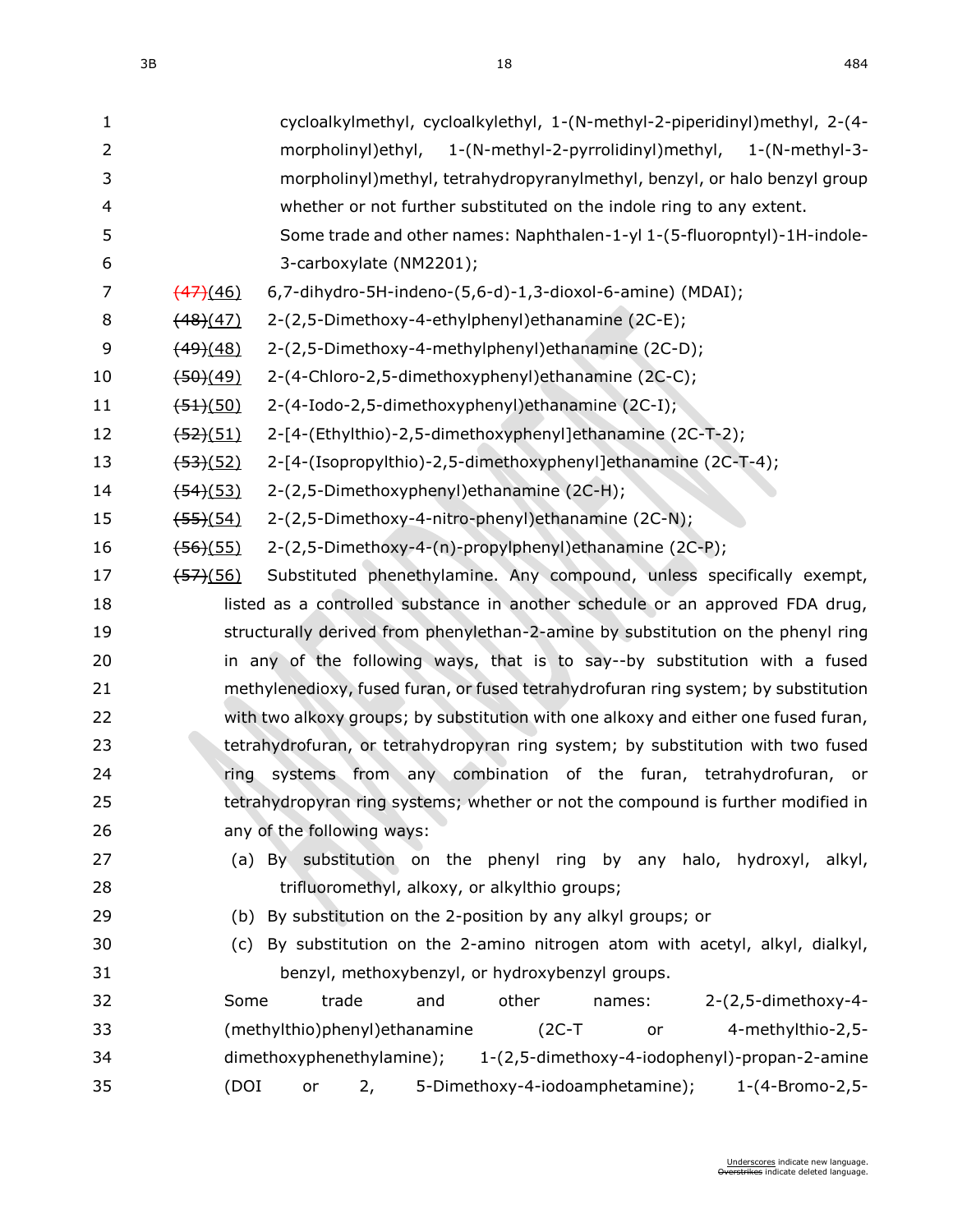3B 19 484

| 1                        | (DOB<br>dimethoxyphenyl)-2-aminopropane<br>2,5-Dimethoxy-4-<br>or                                                |
|--------------------------|------------------------------------------------------------------------------------------------------------------|
| 2                        | bromoamphetamine); 1-(4-chloro-2,5-dimethoxy-phenyl)propan-2-amine (DOC                                          |
| 3                        | or 2,5-Dimethoxy-4-chloroamphetamine); 2-(4-bromo-2,5-dimethoxyphenyl)-N-                                        |
| $\overline{\mathcal{L}}$ | [(2-methoxyphenyl)methyl]ethanamine (2C-B-NBOMe; 25B-NBOMe or 2,5-                                               |
| 5                        | Dimethoxy-4-bromo-N-(2-methoxybenzyl)phenethylamine);<br>2-4-iodo-2,5-                                           |
| 6                        | dimethoxyphenyl)-N-[(2-methoxyphenyl)methyl]ethanamine (2C-I-NBOMe; 25I-                                         |
| $\overline{7}$           | NBOMe or 2,5-Dimethoxy-4-iodo-N-(2-methoxybenzyl)phenethylamine); N-(2-                                          |
| 8                        | Methoxybenzyl)-2-(3,4,5-trimethoxypheny (Mescaline-NBOMe<br>$3,4,5-$<br>or                                       |
| 9                        | trimethoxy-(2-methoxybenzyl)phenethylamine);<br>2-(4-chloro-2,5-                                                 |
| 10                       | dimethoxyphenyl)-N-[(2-methoxyphenyl)methyl]ethanamine (2C-C-NBOMe; 25C-                                         |
| 11                       | NBOMe or 2,5-Dimethoxy-4-chloro-N-(2-methoxybenzyl)phenethylamine); 2-(7-                                        |
| 12                       | Bromo-5-methoxy-2,3-dihydro-1-benzofuran-4-yl)ethanamine (2CB-5-hemiFLY);                                        |
| 13                       | 2-(8-bromo-2,3,6,7-tetrahydrofuro [2,3-f][1]benzofuran-4-yl)ethanamine (2C-B-                                    |
| 14                       | 2-(10-Bromo-2,3,4,7,8,9-hexahydropyrano[2,3-g]chromen-5-<br>FLY);                                                |
| 15                       | (2C-B-butterFLY); -(2-Methoxybenzyl)-1-(8-bromo-2,3,6,7-<br>yl) ethanamine                                       |
| 16                       | tetrahydrobenzo[1,2-b:4,5-b']difuran-4-yl)-2-aminoethane (2C-B-FLY-NBOMe);                                       |
| 17                       | 1-(4-Bromofuro[2,3-f][1]benzofuran-8-yl)propan-2-amine<br>(bromo-                                                |
| 18                       | benzodifuranyl-isopropylamine or bromo-dragonFLY); -(2-Hydroxybenzyl)-4-iodo-                                    |
| 19                       | 2,5-dimethoxyphenethylamine<br>$5-(2-$<br>$(C - I - NBOH)$<br>or<br>$25I-NBOH);$                                 |
| 20                       | Aminoprpyl)benzofuran (5-APB); 6(2-Aminopropyl)benzofuran (6-APB); 5-(2-                                         |
| 21                       | Aminopropyl)-2,3-dihydrobenzofuran<br>$(5-APDB);$<br>6-(2-Aminopropyl)-2,3,-                                     |
| 22                       | dihydrobenzofuran (6-APDB);                                                                                      |
| 23                       | Substituted tryptamines. Any compound, unless specifically exempt, listed as<br>$\left(58\right)\left(57\right)$ |
| 24                       | a controlled substance in another schedule or an approved FDA drug, structurally                                 |
| 25                       | derived from 2-(1H-indol-3-yl)ethanamine (i.e, tryptamine) by mono- or di-                                       |
| 26                       | substitution of the amine nitrogen with alkyl or alkenyl groups or by inclusion of                               |
| 27                       | the amino nitrogen atom in a cyclic structure whether or not the compound is                                     |
| 28                       | further substituted at the alpha-position with an alkyl group or whether or not                                  |
| 29                       | further substituted on the indole ring to any extent with any alkyl, alkoxy, halo,                               |
| 30                       | hydroxyl, or acetoxy groups.                                                                                     |
| 31                       | Some trade and other names: 5-methoxy-N,N-diallyltryptamine (5-MeO-DALT); 4-                                     |
| 32                       | acetoxy-N,N-dimethyltryptamine (4-AcO-DMT or O-Acetylpsilocin); 4-hydroxy-N-                                     |
| 33                       | methyl-N-ethyltryptamine (4-HO-MET); 4-hydroxy-N,N-diisopropyltryptamine (4-                                     |
| 34                       | HO-DIPT); 5-methoxy-N-methyl-N-isopropyltryptamine (5-MeO-MiPT);                                                 |
| 35                       | Naphthalen-1-yl-(4-pentyloxynaphthalen-1-yl)methanone (CB-13);<br>$\frac{(59)(58)}{2}$                           |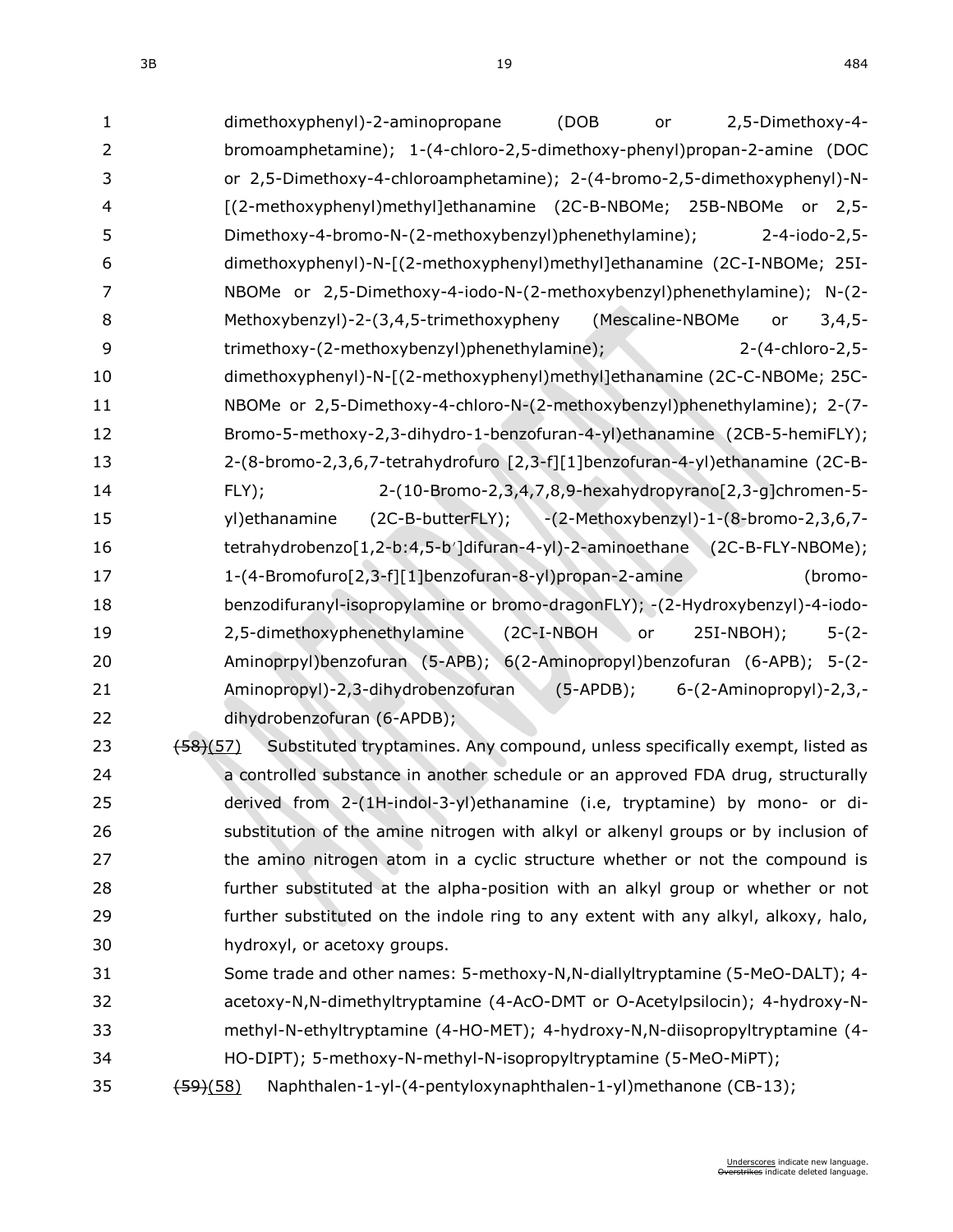| $\mathbf{1}$ | (60)(59)             | N-Adamantyl-1-pentyl-1H-Indazole-3-carboxamide (AKB 48);                              |
|--------------|----------------------|---------------------------------------------------------------------------------------|
| 2            | (61)(60)             | 1-(4-Fluorophenyl)piperazine (pFPP);                                                  |
| 3            | $\frac{(62)(61)}{6}$ | 1-(3-Chlorophenyl)piperazine (mCPP);                                                  |
| 4            | $\frac{(63)(62)}{6}$ | 1-(4-Methoxyphenyl)piperazine (pMeOPP);                                               |
| 5            | (64)(63)             | 1,4-Dibenzylpiperazine (DBP);                                                         |
| 6            | $\frac{(65)(64)}{2}$ | Isopentedrone;                                                                        |
| 7            | (66)(65)             | Fluoromethamphetamine;                                                                |
| 8            | (67)(66)             | Fluoroamphetamine;                                                                    |
| 9            | (68)(67)             | Fluorococaine;                                                                        |
| 10           | (69)(68)             | 1-pentyl-8-quinolinyl ester-1H-indole-3-carboxylic acid (PB-22);                      |
| 11           | (70)(69)             | 1-(5-fluoropentyl)-8-quinolinyl ester-1H-indole-3-carboxylic acid (5 Fluoro-          |
| 12           | PB-22);              |                                                                                       |
| 13           | (71)(70)             | N-(1-amino-3-methyl-1-oxobutan-2-yl)-1-pentyl-1H-indazole-3-                          |
| 14           |                      | carboxamide (AB-PINACA);                                                              |
| 15           | (72)(71)             | N-(1-amino-3-methyl-1-oxobutan-2-yl)-1-(5-fluoropentyl)-1H-indazole-3-                |
| 16           |                      | carboxamide (5 Fluoro-AB-PINACA);                                                     |
| 17           | (73)(72)             | N-(1-amino-3-methyl-1-oxobutan-2-yl)-1-(4-fluorobenzyl)-1H-indazole-3-                |
| 18           |                      | carboxamide (AB-FUBINACA);                                                            |
| 19           | (74)(73)             | N-(1-amino-3,3-dimethyl-1-oxobutan-2-yl)-1-pentyl-1H-indole-3-                        |
| 20           |                      | carboxamide (ADB-PINACA (ADBICA));                                                    |
| 21           | $\frac{(75)(74)}{2}$ | N-(1-amino-3,3-dimethyl-1-oxobutan-2-yl)-1-(5-fluoropentyl)-1H-indole-3-              |
| 22           |                      | carboxamide (5 Fluoro-ADB-PINACA (5 Fluoro-ADBICA)); and                              |
| 23           | (76)(75)             | N-(1-Amino-3,3-dimethyl-1-oxobutan-2-yl)-1-(4-fluorobenzyl)-1H-indazole-              |
| 24           |                      | 3-carboxamide (ADB-FUBINACA).                                                         |
|              |                      | Section 13. That a NEW SECTION be added to title 34:                                  |
| 25           |                      |                                                                                       |
| 26           |                      | Terms used in sections 13 to 48, inclusive, of this Act mean:                         |
| 27           | (1)                  | "Cultivator," an entity licensed pursuant to this chapter that acquires, possesses,   |
| 28           |                      | cultivates, delivers, transfers, transports, supplies, or sells marijuana and related |
| 29           |                      | supplies to a marijuana facility;                                                     |
| 30           | (2)                  | "Dispensary," an entity licensed pursuant to this chapter that acquires, possesses,   |
| 31           |                      | stores, delivers, transfers, transports, sells, supplies, or dispenses marijuana,     |
| 32           |                      | marijuana products, and related supplies to a consumer;                               |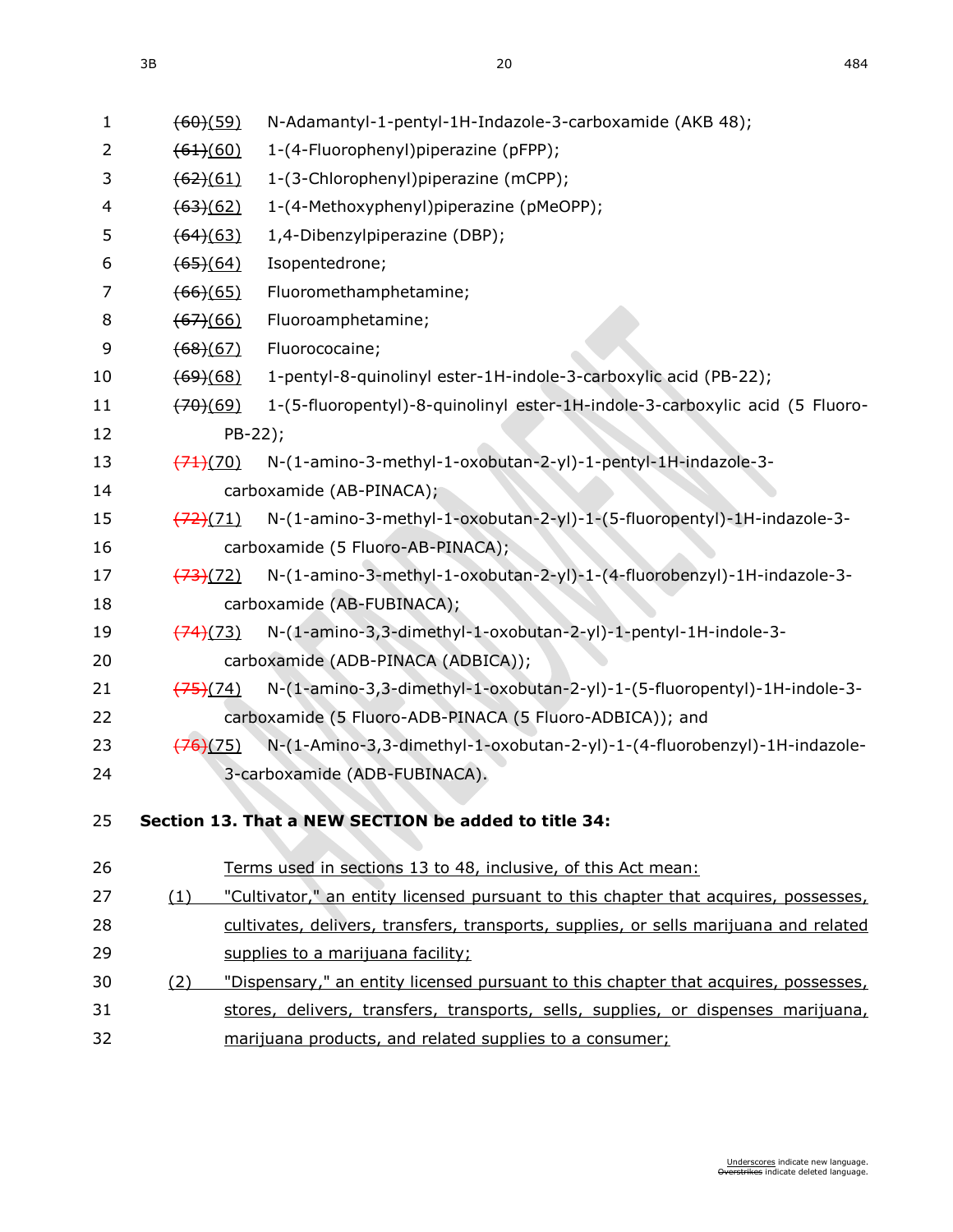| 1        | (3) | "Manufacturer," an entity licensed pursuant to this chapter that acquires,                     |
|----------|-----|------------------------------------------------------------------------------------------------|
| 2        |     | possesses, manufactures, delivers, transfers, transports, supplies, or sells                   |
| 3        |     | marijuana products to a marijuana facility;                                                    |
| 4        | (4) | "Marijuana," as defined in § 22-42-1;                                                          |
| 5        | (5) | "Marijuana facility," an entity licensed pursuant to this chapter to cultivate, test,          |
| 6        |     | manufacture, or dispense marijuana or marijuana products;                                      |
| 7        | (6) | "Marijuana product," any product infused with marijuana concentrate, as defined                |
| 8        |     | in § 22-42-1, and intended for use or consumption by humans;                                   |
| 9        | (7) | "Testing facility," an independent entity registered with the Department of                    |
| 10       |     | Revenue pursuant to this chapter to analyze the safety and potency of marijuana                |
| 11       |     | and marijuana products.                                                                        |
| 12       |     | Section 14. That a NEW SECTION be added to title 34:                                           |
|          |     |                                                                                                |
| 13       |     | Neither the secretary of revenue nor any employee of the Department of Revenue                 |
| 14       |     | whose duties include the licensing of marijuana facilities or regulation of marijuana facility |
| 15       |     | licensees may have any interest, financial or otherwise, in the production, transportation,    |
| 16       |     | storage, or sale of marijuana or marijuana products.                                           |
|          |     |                                                                                                |
| 17       |     | Section 15. That a NEW SECTION be added to title 34:                                           |
| 18       |     | The secretary of revenue shall prescribe the forms for any application for a license           |
| 19       |     | provided in this chapter. The application must contain information required by the             |
| 20       |     | secretary and necessary to determine the eligibility of the applicant.                         |
|          |     |                                                                                                |
| 21       |     | Section 16. That a NEW SECTION be added to title 34:                                           |
| 22       |     | An applicant for a manufacturer, cultivator, or dispensary license under this chapter          |
| 23       |     | must initially submit the application to the secretary of revenue.                             |
|          |     |                                                                                                |
| 24       |     | Section 17. That a NEW SECTION be added to title 34:                                           |
| 25       |     | After submitting an application under section 16 of this Act, the applicant for a              |
| 26       |     | manufacturer, cultivator, or dispensary license shall submit the application to the            |
| 27       |     |                                                                                                |
| 28       |     |                                                                                                |
|          |     | governing body of the municipality in which the applicant intends to operate, or if outside    |
|          |     | the corporate limits of a municipality, to the governing body of the county in which the       |
| 29<br>30 |     | applicant intends to operate. The governing body may charge a reasonable fee that must         |
|          |     | accompany the application. The license fee shall be retained by the local governing body       |
|          |     |                                                                                                |
|          |     | Underscores indicate new language.<br>Overstrikes indicate deleted language.                   |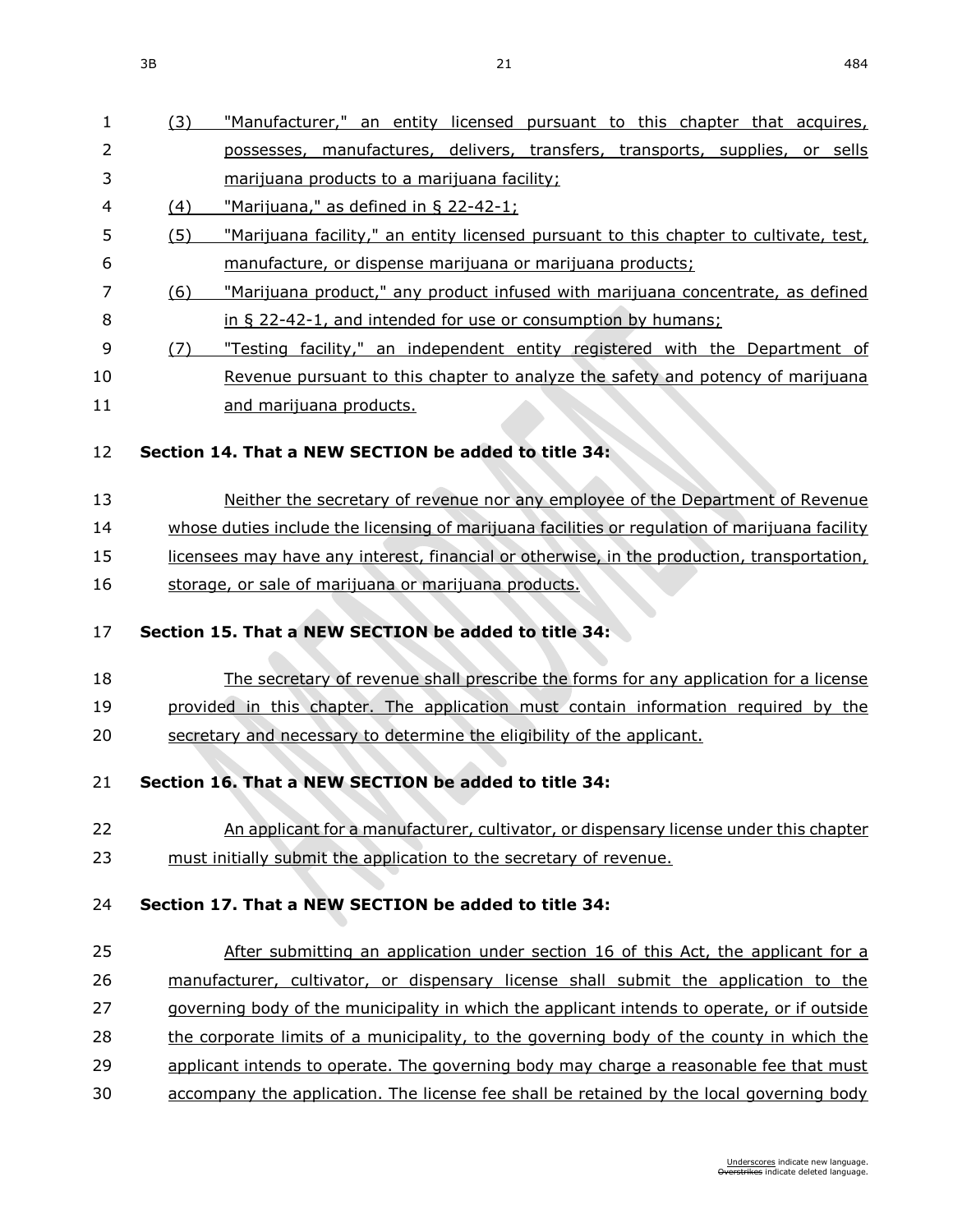- in which the license shall be issued. If the application is rejected, the fee shall be promptly returned to the applicant. The governing body may approve the application for a manufacturer, cultivator, or dispensary if the governing body deemed the applicant and the proposed location suitable. **Section 18. That a NEW SECTION be added to title 34:** 7 Any applicant for a manufacturer, cultivator, or dispensary license under this chapter shall include the applicant's signed affirmation that the premises to be licensed, for the purposes of search and seizure laws of the state and any ordinances of the county or municipality where the license is issued, are considered public premises. In addition, 11 the affirmation must state: (1) The premises and all buildings, safes, cabinets, lockers, and storerooms on the premises are at all times, on demand of the secretary of revenue, the attorney general, or officers charged with law enforcement in the county or municipality, 15 open to inspection; (2) All of the applicant's records and books dealing with the sale and ownership of marijuana are open to the persons specified in subdivision (1) for inspection; and (3) The application and license issued on the application is a contract between the applicant and the state and the county or municipality having jurisdiction, entitling the state and the county or municipality, for the purpose of enforcing the law, rules, and ordinances, to inspect the applicant's premises and books at any time. **Section 19. That a NEW SECTION be added to title 34:** No license for a marijuana manufacturer, cultivator, or dispensary license may be issued to an applicant until a public hearing is conducted pursuant to this chapter. **Section 20. That a NEW SECTION be added to title 34:** The governing body of any incorporated municipality or county presented with an application for a manufacturer, cultivator, or dispensary license shall fix the time and place 28 for the governing body's hearing on the application. The finance officer or county auditor shall publish one notice, at least one week before the hearing, in the official newspaper of the municipality or county:
- (1) With the heading "Notice of Hearing Upon Applications for Marijuana Facility;"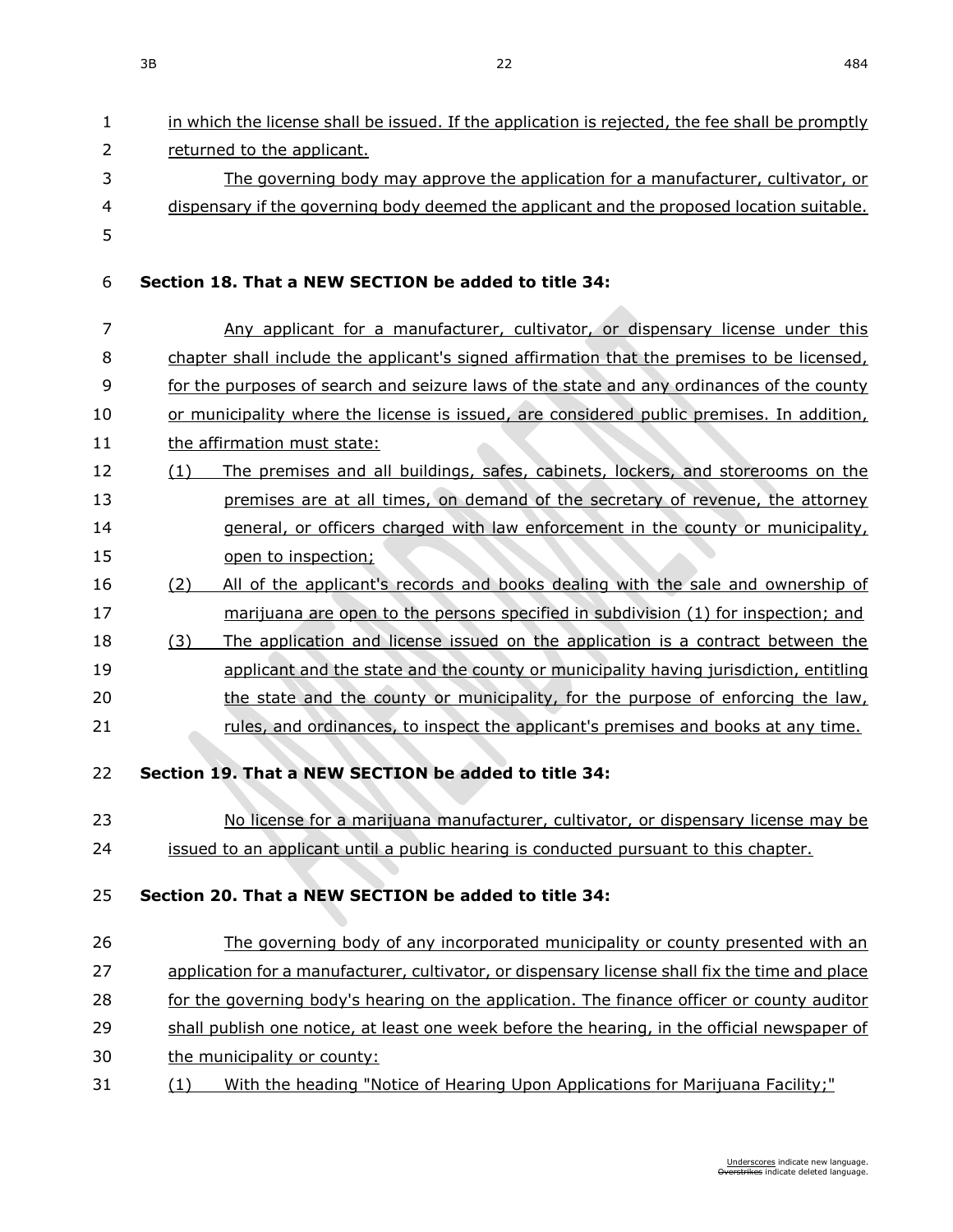- (2) That states the time and place when and where the applications will be considered; and 3 (3) That states that any person interested in the approval or rejection of any
- application may appear and be heard.
- 5 At the hearing, the body shall consider the application and any objection to the application before making a final decision on the application.

# **Section 21. That a NEW SECTION be added to title 34:**

 If the governing body of the municipality or county does not approve the application, the governing body shall endorse on the application the reasons for the denial and return the application and fee to the applicant. No further application may be received from the applicant until after the expiration of one year from the date of a denied 12 application. However, if the body denied the application based on the suitability of the 13 location for the license, no further application may be received from the applicant until 14 after three months from the date of the denied application, if the subsequent application 15 is for a different location.

### **Section 22. That a NEW SECTION be added to title 34:**

 If the governing body of the municipality or county approves the application, the 18 governing body shall endorse the approval on the application. The licensee is entitled to operate under the license for the succeeding licensing year. The license fee must be deposited in the general fund of the municipality or county.

# **Section 23. That a NEW SECTION be added to title 34:**

- Any manufacturer, cultivator, or dispensary licensee under this chapter shall be a person of good moral character and never convicted of a felony. If the licensee is a
- corporation, the managing officers of the corporation must meet the same qualifications.

# **Section 24. That a NEW SECTION be added to title 34:**

# Any manufacturer, cultivator, or dispensary licensee under this chapter shall be

- 27 the owner or actual lessee of the premises where the business is conducted, and the sole
- owner of the business operated under the license.

# **Section 25. That a NEW SECTION be added to title 34:**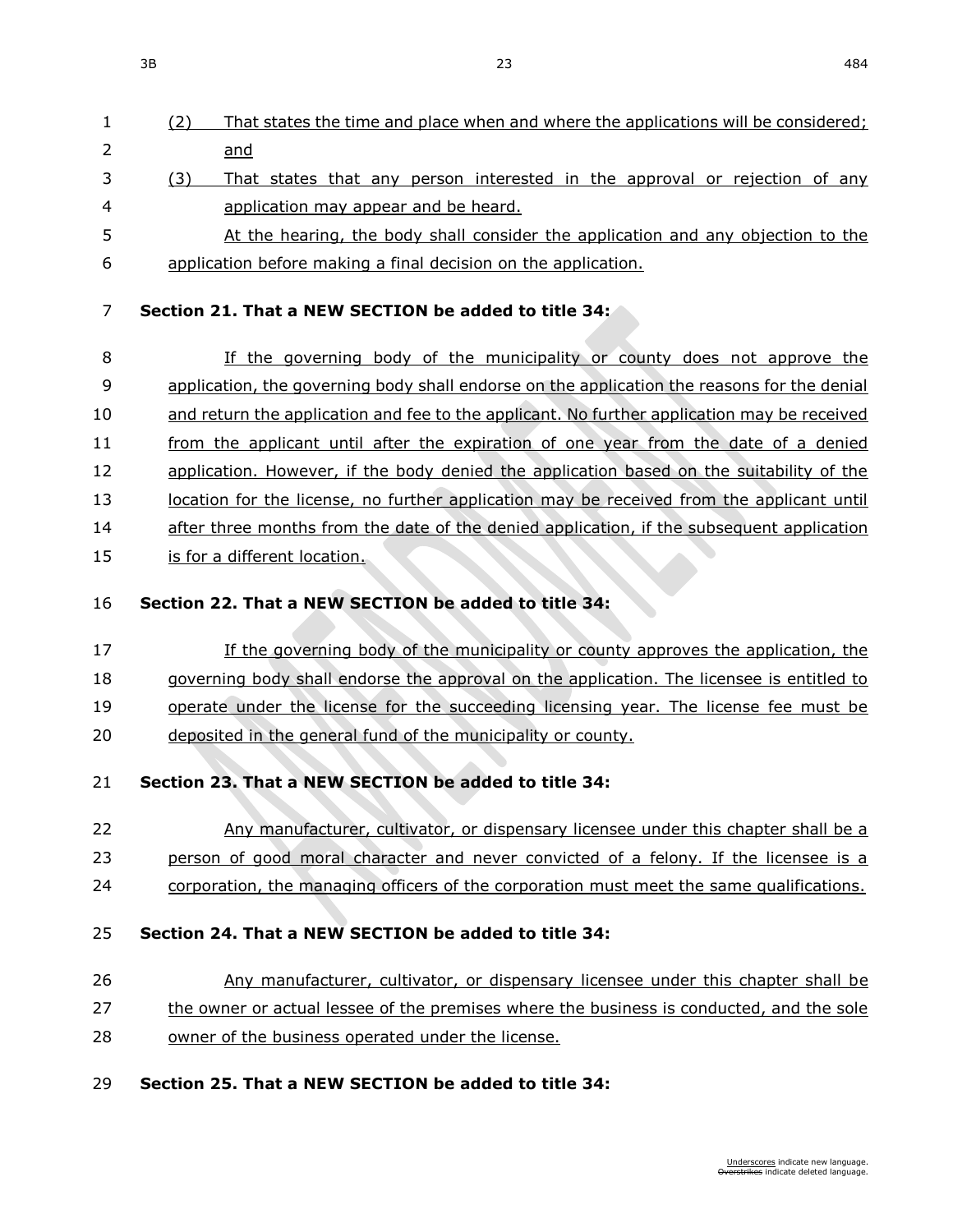The secretary of revenue, in compliance with chapter [1-26,](https://sdlegislature.gov/Statutes?Statute=1-26) may revoke or suspend 2 any manufacturer, cultivator, or dispensary license issued under this chapter upon proof

| 3  | of violation by the licensee, by the licensee's agents or employees, or by the manager or     |
|----|-----------------------------------------------------------------------------------------------|
| 4  | contractual operators of the cultivator, manufacturer, or dispensary facility or their agents |
| 5  | or employees operating under a county or municipal license, of:                               |
| 6  | (1)<br>Any provision of this chapter;                                                         |
| 7  | Any rule promulgated pursuant to this chapter; or<br>(2)                                      |
| 8  | Any ordinance or regulation relevant to marijuana control adopted by the political<br>(3)     |
| 9  | subdivision issuing the license.                                                              |
| 10 | For any licensee with multiple marijuana facility licenses for the same premises,             |
| 11 | upon suspension or revocation of any license pursuant to this chapter for that premises,      |
| 12 | the licensee shall cease operation under all marijuana facility licenses held by the licensee |
| 13 | for that same premises for the same period as the suspension or revocation.                   |
| 14 | Section 26. That a NEW SECTION be added to title 34:                                          |
| 15 | No dispensary license may be revoked or suspended by the secretary of revenue                 |
| 16 | because of a violation of any statute, ordinance, rule, or regulation prohibiting the sale or |
| 17 | service of marijuana to a person under the age of twenty-one years if the violation was       |
| 18 | committed by an employee or agent of the dispensary licensee and the licensee has not         |
| 19 | had more than one violation of any statute, ordinance, rule, or regulation prohibiting the    |
| 20 | sale or service of marijuana to a person under the age of twenty-one years on the premises    |
| 21 | where the violation occurred in the previous twenty-four months.                              |
| 22 | If the licensee meets the requirements of the conditions of this section, the                 |
| 23 | secretary shall impose a civil penalty of one thousand dollars for a first violation and two  |
| 24 | thousand dollars for a second violation. However, if the employee or agent has not been       |
| 25 | certified by a nationally recognized training program approved by the Department of           |
|    |                                                                                               |

 civil penalty of two thousand dollars for a first violation and four thousand dollars for a second violation.

twenty-one years from purchasing or consuming marijuana, the secretary shall impose a

 A licensee may request an administrative hearing pursuant to chapter [1-26](https://sdlegislature.gov/Statutes?Statute=1-26) to contest the imposition of a civil penalty.

 An agent of a dispensary convicted under § [22-42-7](https://sdlegislature.gov/Statutes?Statute=22-42-7) may not continue to be affiliated with a dispensary and is disqualified from any future affiliation with any marijuana facility under this chapter.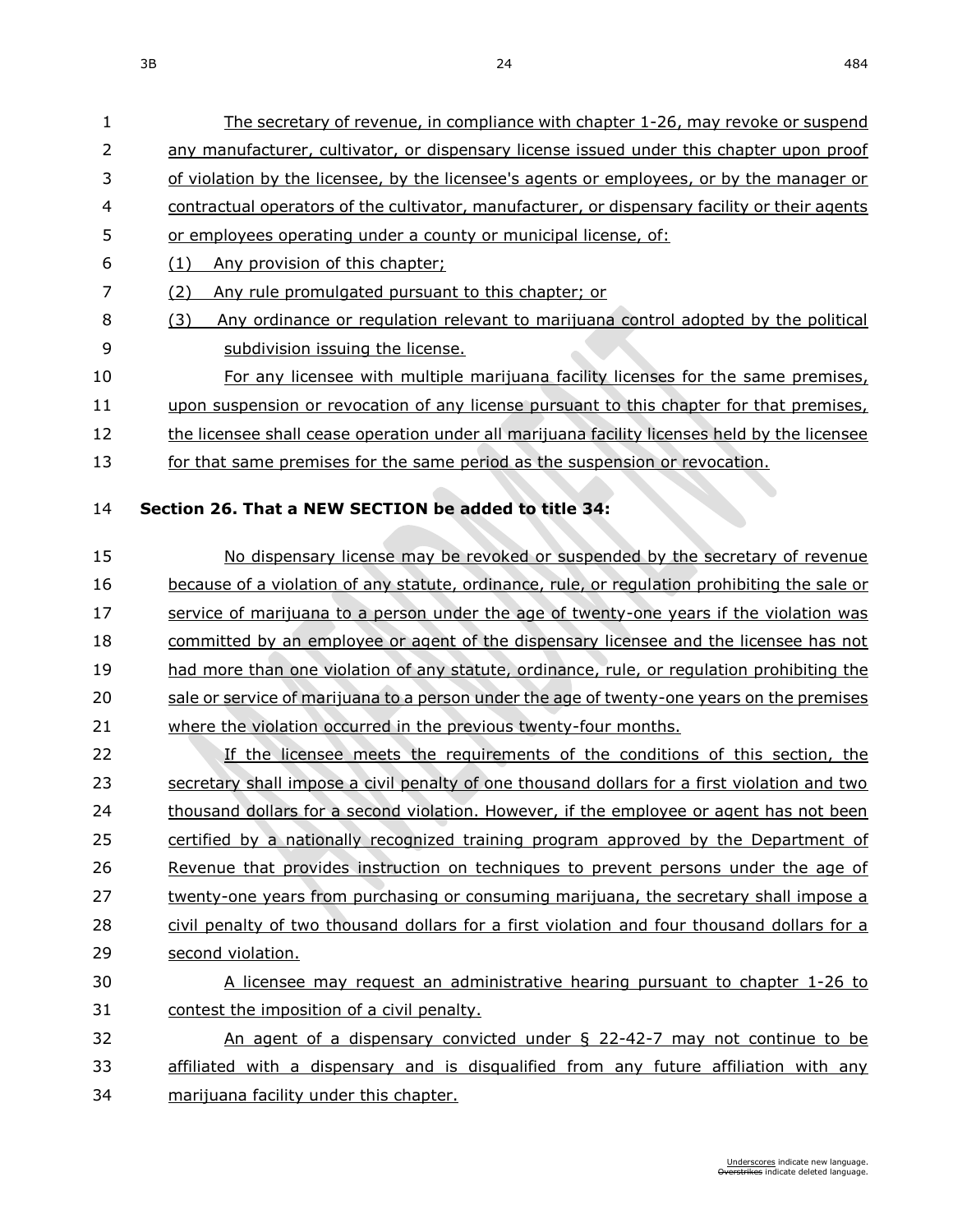### **Section 27. That a NEW SECTION be added to title 34:**

2 The governing body of a municipality or county may recommend to the secretary of revenue following a hearing that any manufacturer, cultivator, or dispensary license issued under this chapter be suspended or revoked for violation of any of the provisions 5 of this chapter or for violations of any ordinance or regulation of the governing body relevant to marijuana control that occurs on the premises of the licensee. Upon receipt of the recommendation, the secretary shall proceed as provided in this chapter.

### **Section 28. That a NEW SECTION be added to title 34:**

9 Any action taken by the governing body of a municipality or county pursuant to this chapter that requires a public hearing shall be noticed to the licensee, at the address 11 given on the license, at least thirty days in advance of the date set for public hearing. The 12 finance officer or the county auditor shall publish the notice of hearing in the official newspaper of the municipality or county at least one week before the hearing, in a form approved by the governing body.

### **Section 29. That a NEW SECTION be added to title 34:**

- If the secretary of revenue receives information of a violation by any manufacturer,
- cultivator, or dispensary licensee of any provision of this chapter, the secretary must
- investigate the alleged violation. If there is substantial evidence to support a violation of
- any provision of this chapter, the secretary must proceed in accordance with this chapter.

# **Section 30. That a NEW SECTION be added to title 34:**

- 21 A manufacturer, cultivator, or dispensary applicant or licensee under this chapter or any interested person or governing body has a right to a hearing in relation to any
- 23 action taken upon the application or license. The hearing must occur, under the provisions
- 24 of chapter [1-26,](https://sdlegislature.gov/Statutes?Statute=1-26) in the municipality or county with jurisdiction over the license.

# **Section 31. That a NEW SECTION be added to title 34:**

# No manufacturer, cultivator, or dispensary licensee under this chapter, whose license is revoked, may be granted any license under this chapter for one year after the revocation. If any relative of any such former licensee or any of the former licensee's employees or former employees, applies for any such license before the one-year period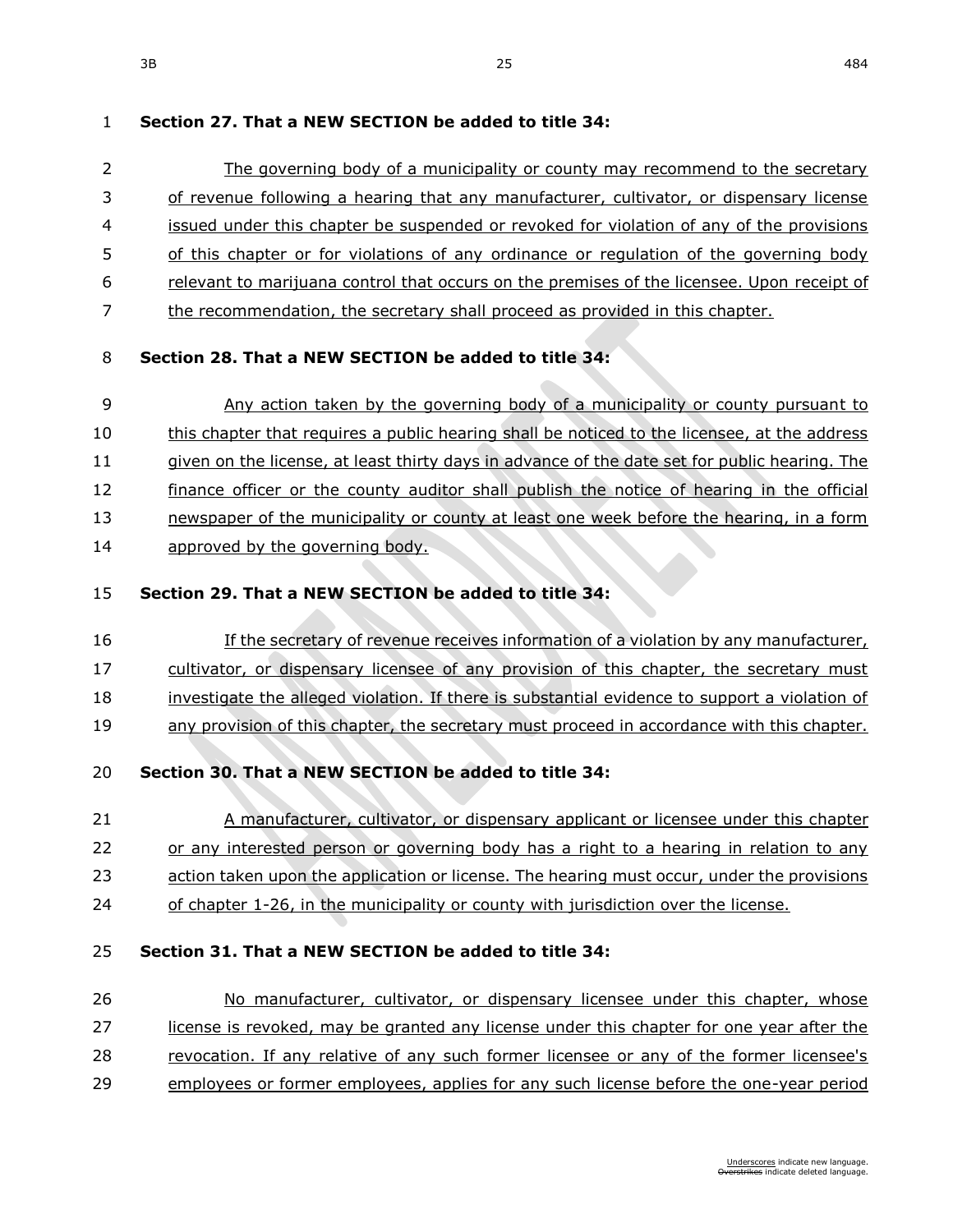has elapsed, the license may be granted only upon affirmative and satisfactory proof that

2 the former licensee has no interest in the business. **Section 32. That a NEW SECTION be added to title 34:** Upon service of the secretary of revenue's order for revocation of the cultivator, 5 manufacturer, or dispensary license on the licensee, all of the licensee's rights under the license terminate, except in the event of a stay on appeal. **Section 33. That a NEW SECTION be added to title 34:** No manufacturer, cultivator, or dispensary license granted pursuant to this chapter may be issued unless the applicant has first obtained a sales tax license pursuant to chapter [10-45,](https://sdlegislature.gov/Statutes?Statute=10-45) if applicable, or a use tax license pursuant to chapter [10-46,](https://sdlegislature.gov/Statutes?Statute=10-46) if applicable. **Section 34. That a NEW SECTION be added to title 34:** The governing body of a municipality or county may, by ordinance, prohibit the 13 locating of marijuana facilities within its jurisdiction. **Section 35. That a NEW SECTION be added to title 34:** Any cultivator, manufacturer, or dispensary licensee or employee of a licensee who is charged with a felony offense involving a minor, a crime of violence pursuant to subdivision [22-1-2\(](https://sdlegislature.gov/Statutes?Statute=22-1-2)9), or a felony drug-related offense, on the licensed premises may, as 18 a condition of bond, be prohibited from entering onto the licensed premises. **Section 36. That a NEW SECTION be added to title 34:** 20 No marijuana facility may employ any person under the age of twenty-one, or any person with a conviction for a violation of §§ [22-42-2,](https://sdlegislature.gov/Statutes?Statute=22-42-2) [22-42-3,](https://sdlegislature.gov/Statutes?Statute=22-42-3) [22-42-4, 22-42-4.](https://sdlegislature.gov/Statutes?Statute=22-42-4)3, or [22-42-7](https://sdlegislature.gov/Statutes?Statute=22-42-7) within the last ten years. **Section 37. That a NEW SECTION be added to title 34:** All cultivation, manufacturing, and packaging of marijuana or marijuana products must take place at the licensed premises. The licensed premises may only be accessed by 26 agents of the marijuana facility, emergency personnel, and adults who are twenty-one years of age and older who are accompanied by a marijuana facility agent.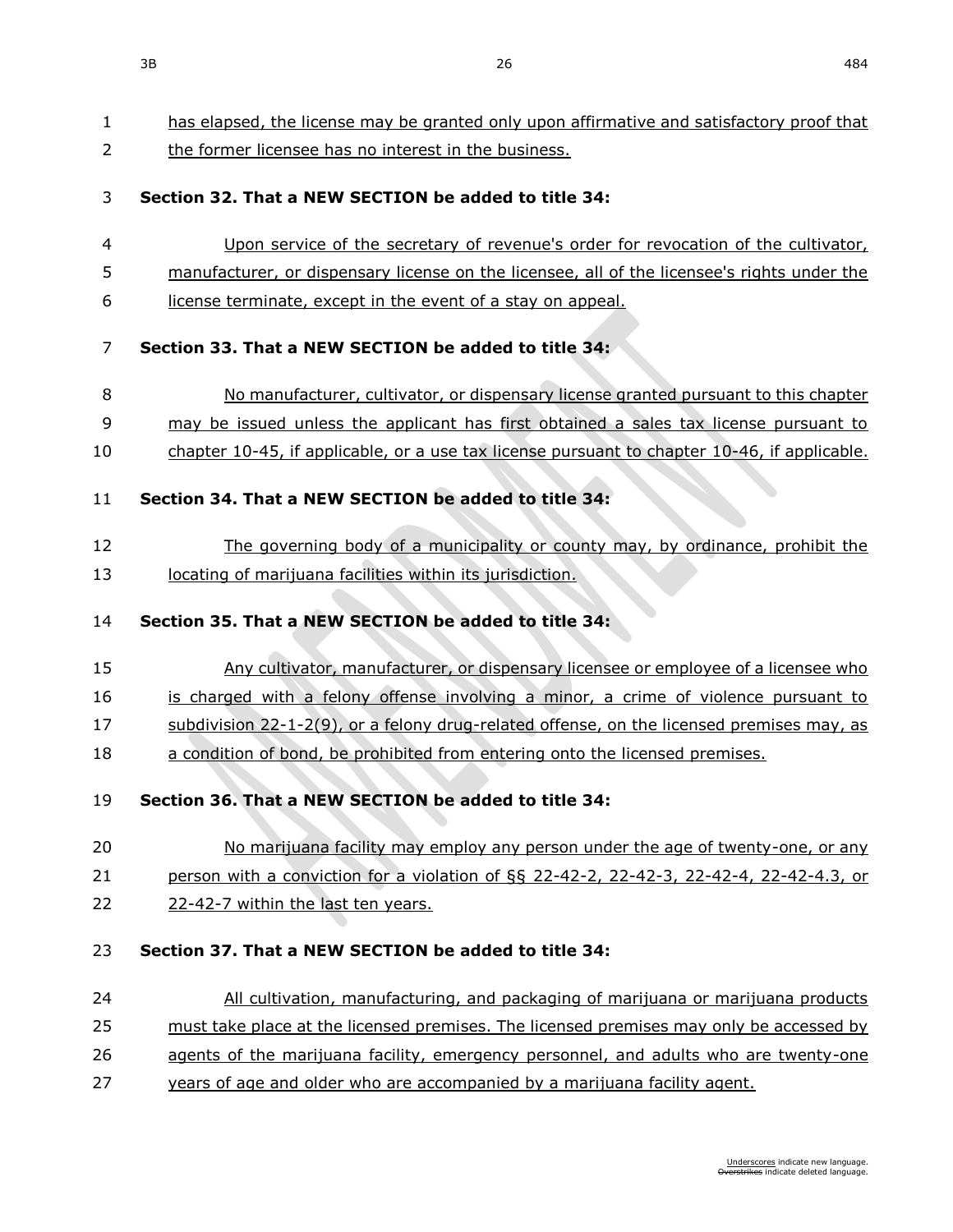# **Section 38. That a NEW SECTION be added to title 34:**

- A marijuana facility shall implement appropriate security measures designed to 3 deter and prevent theft of marijuana or marijuana products and unauthorized entrance
- into any area containing marijuana or marijuana products.

### **Section 39. That a NEW SECTION be added to title 34:**

- 6 No person under the age of twenty-one may enter a dispensary. A dispensary shall verify the age of every person who enters through a valid government-issued identification 8 card. Each dispensary shall record the name of each person purchasing marijuana or marijuana products from the dispensary. The records kept by a dispensary pursuant to this section are subject to search only through a valid search warrant issued by a judicial 11 officer. A dispensary may not sell or otherwise transfer the records kept pursuant to this
- 12 section to any person for promotional purposes.

# **Section 40. That a NEW SECTION be added to title 34:**

- A marijuana facility may not manufacture or dispense marijuana products made in
- 15 the shape of a person, animal, insect, fruit, or any other likeness designed to be appealing
- 16 to a person under the age of twenty-one.
- **Section 41. That a NEW SECTION be added to title 34:**
- A cultivator shall cultivate marijuana within a secure, indoor facility out of view of the public.
- **Section 42. That a NEW SECTION be added to title 34:**
- A marijuana facility may not engage in advertising that:
- (1) Is false or misleading;

# (2) Promotes overconsumption of marijuana or marijuana products;

- 24 (3) Depicts the actual consumption of marijuana or marijuana products;
- (4) Depicts a person under the age of twenty-one consuming marijuana or marijuana products;
- (5) Makes any health, therapeutic, or medicinal claims about marijuana or marijuana products; or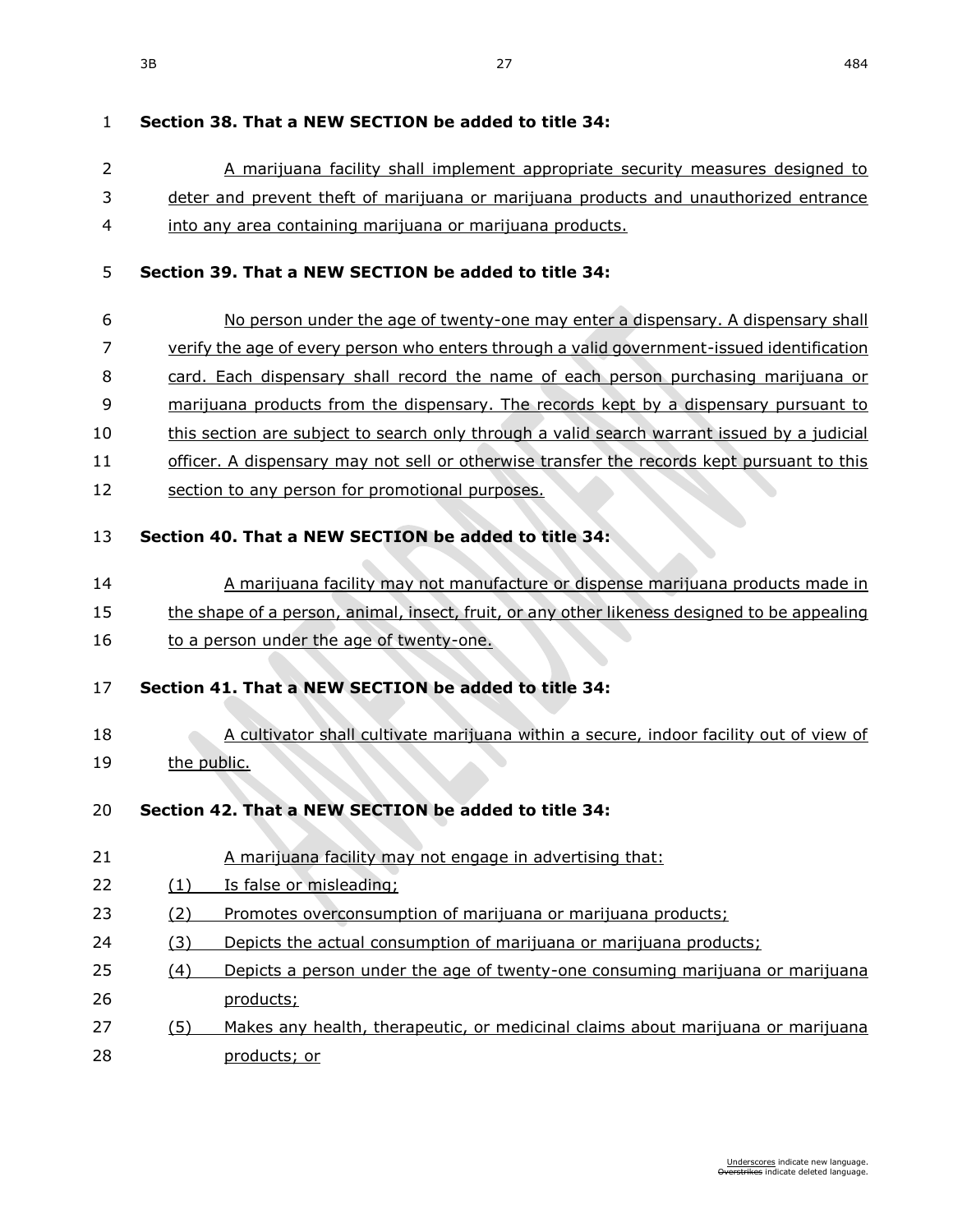|    | (6) | Is designed in a way that is likely to appeal to a person under the age of twenty- |
|----|-----|------------------------------------------------------------------------------------|
| 2  |     | one or includes cartoons, animals, children, or any other likeness to images,      |
| 3  |     | characters, or phrases that are designed in any manner to be appealing or to       |
| 4  |     | encourage consumption of marijuana or marijuana products by a person under the     |
| 5. |     | age of twenty-one.                                                                 |

#### **Section 43. That a NEW SECTION be added to title 34:**

Any person who, in any application, report, or statement, knowingly makes a false

statement as to any matter required by any provision of this chapter or any administrative

rule promulgated pursuant to this chapter is guilty of a Class 6 felony.

### **Section 44. That a NEW SECTION be added to title 34:**

11 It is a Class 1 misdemeanor for any person to purchase or otherwise acquire marijuana or marijuana products from a dispensary and to give or resell the marijuana or marijuana products to any person under the age of twenty-one years. A second or 14 subsequent conviction under this section is a Class 6 felony. This section does not apply 15 to any person registered with the state to undertake an activity involving the distribution, 16 or possession with intent to distribute, of marijuana or marijuana products who acts in 17 compliance with the authorizing law.

### **Section 45. That a NEW SECTION be added to title 34:**

| 19 |     | This chapter does not limit or affect laws that prohibit or otherwise regulate: |
|----|-----|---------------------------------------------------------------------------------|
| 20 | (1) | Possession or consumption of marijuana or marijuana products or possession of   |
| 21 |     | marijuana or marijuana product paraphernalia on the grounds of any preschool,   |
| 22 |     | school, in a school bus;                                                        |
| 23 | (2) | Possession or consumption of marijuana or marijuana products on the grounds of  |
| 24 |     | any correctional facility;                                                      |
| 25 | (3) | Consumption of marijuana or marijuana products as part of a criminal penalty    |
| 26 |     | diversion program;                                                              |
| 27 | (4) | Conduct that endangers others; or                                               |
| 28 | (5) | Undertaking any task under the influence of marijuana or marijuana products, if |
| 29 |     | doing so would constitute negligence or professional malpractice.               |
|    |     |                                                                                 |

### **Section 46. That a NEW SECTION be added to title 34:**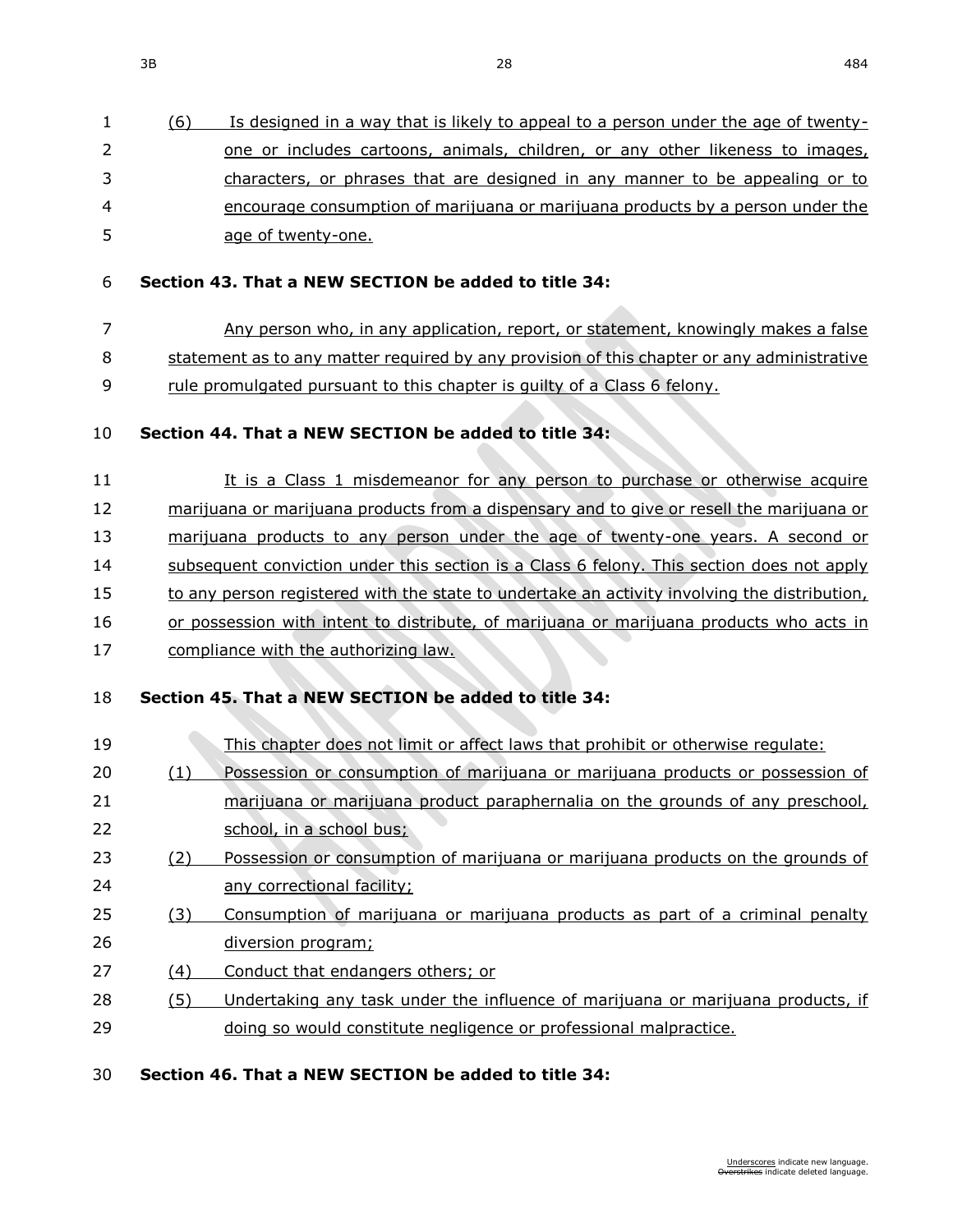This chapter does not:

2 (1) Require that an employer permit or accommodate conduct allowed by this chapter;

| 3  | (2) | Affect an employer's ability to restrict the use of marijuana or marijuana products       |
|----|-----|-------------------------------------------------------------------------------------------|
| 4  |     | by employees;                                                                             |
| 5  | (3) | Limit the right of a person who occupies, owns, or controls private property from         |
| 6  |     | prohibiting or otherwise regulating conduct permitted by this chapter on or in that       |
| 7  |     | property; or                                                                              |
| 8  | (4) | Limit the ability of the state or local government to prohibit or restrict any conduct    |
| 9  |     | otherwise permitted under this chapter within a building owned, leased, or                |
| 10 |     | occupied by the state or local government.                                                |
| 11 |     | Section 47. That a NEW SECTION be added to title 34:                                      |
| 12 |     | The rights provided by this chapter do not apply to the extent that they conflict         |
| 13 |     | with an employer's obligations under federal law or regulation or to the extent that they |
| 14 |     | would disqualify an employer from a monetary or licensing-related benefit under federal   |
| 15 |     | law or regulation.                                                                        |
| 16 |     | Section 48. That a NEW SECTION be added to title 34:                                      |
| 17 |     | The Department of Revenue may promulgate rules pursuant to chapter 1-26:                  |
| 18 | (1) | Governing the transportation of marijuana and marijuana products to ensure                |
| 19 |     | health, safety, and accurate documentation;                                               |
| 20 | (2) | Governing how the department shall evaluate, register, and revoke the registration        |
| 21 |     | of testing facilities to ensure the health and safety of consumers of marijuana and       |
|    |     |                                                                                           |

# **Section 47. That a NEW S**

- The rights provided by this chapter do not apply to the extent that they conflict with an employer's obligations under federal law or regulation or to the extent that they
- 15 law or regulation.

# **Section 48. That a NEW S**

17 The Department of Revenue may promulgate rules pursuant to chapter [1-26:](https://sdlegislature.gov/Statutes?Statute=1-26) (1) Governing the transportation of marijuana and marijuana products to ensure 19 health, safety, and accurate health, safety, and accurate the accurations 20 (2) Governing how the department shall evaluate, register, and revoke the registration of testing facilities to ensure the health and safety of consumers of marijuana and marijuana products; (3) Governing marijuana facilities to ensure the health and safety of consumers and prevent diversion and theft, including: (a) Oversight requirements; (b) Record-keeping requirements; (c) Security requirements, including lighting, physical security, and alarm requirements; (d) Health and safety regulations, including restrictions on the use of pesticides that are injurious to human health; (e) Standards for the manufacture of marijuana products and indoor cultivation of marijuana by a cultivator; (f) Requirements for the storage of marijuana and marijuana products;